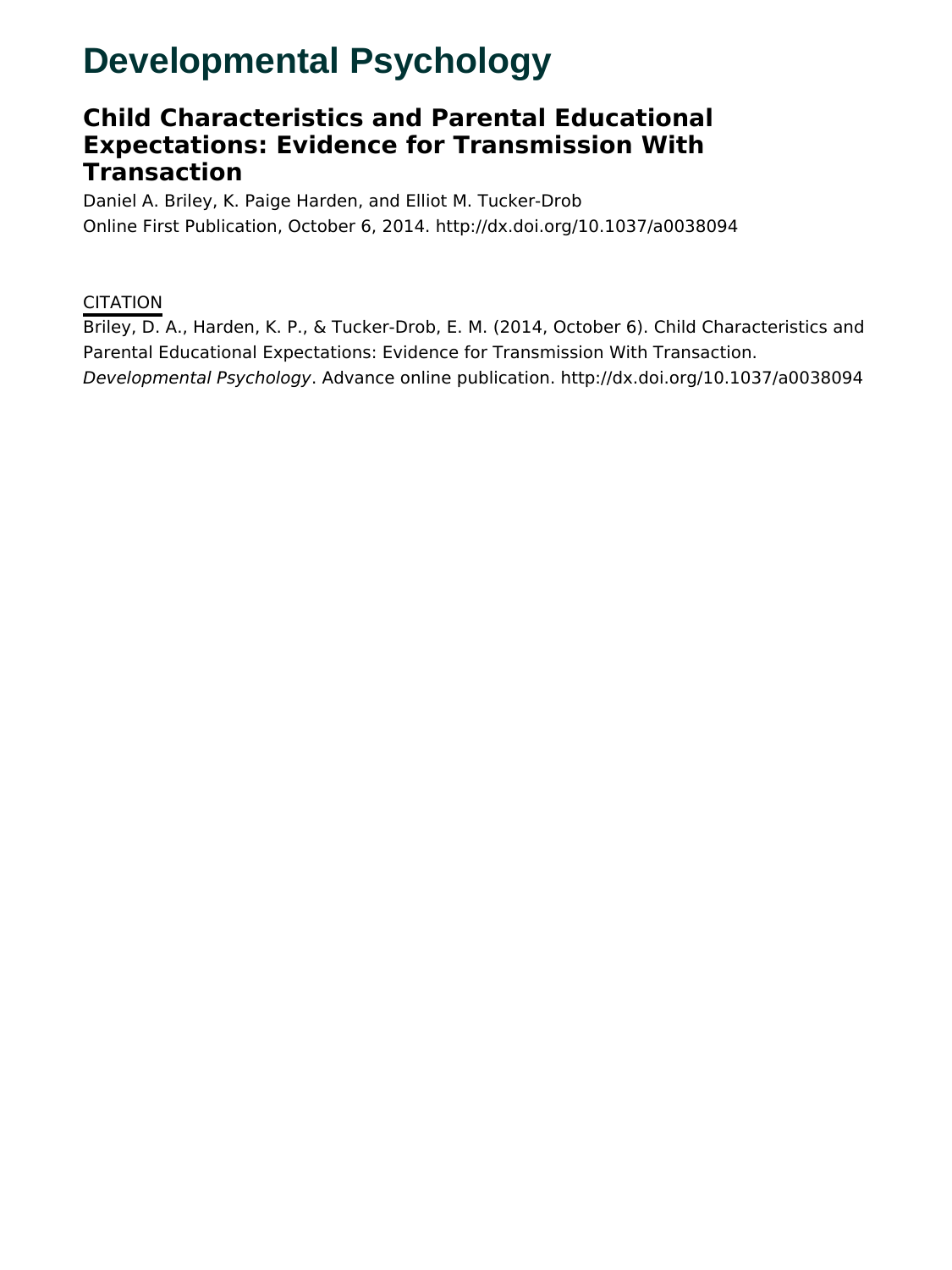# Child Characteristics and Parental Educational Expectations: Evidence for Transmission With Transaction

### Daniel A. Briley, K. Paige Harden, and Elliot M. Tucker-Drob University of Texas at Austin

Parents' expectations for their children's ultimate educational attainment have been hypothesized to play an instrumental role in socializing academically relevant child behaviors, beliefs, and abilities. In addition to social transmission of educationally relevant values from parents to children, parental expectations and child characteristics may transact *bidirectionally*. We explore this hypothesis using both longitudinal and genetically informative twin data from the Early Childhood Longitudinal Study–Birth and Kindergarten cohorts. Our behavior genetic results indicate that parental expectations partly reflect child genetic variation, even as early as 4 years of age. Two classes of child characteristics were hypothesized to contribute to these child-to-parent effects: behavioral tendencies (approaches toward learning and problem behaviors) and achievement (math and reading). Using behavior genetic models, we find within-twin-pair associations between these child characteristics and parental expectations. Using longitudinal cross-lagged models, we find that initial variation in child characteristics predicts future educational expectations above and beyond previous educational expectations. These results are consistent with transactional frameworks in which parent-to-child and child-to-parent effects co-occur.

*Keywords:* educational expectations, academic achievement, behavior genetics, transactional processes, expectancy-value model

*Supplemental materials:* http://dx.doi.org/10.1037/a0038094.supp

Educational attainment predicts key life outcomes, such as income (Day & Newburger, 2002) and health (Montez, Hummer, Hayward, Woo, & Rogers, 2011). *Educational expectations* (i.e., expecting to continue on an educational track, rather than expecting to pursue other vocational options) are associated with actual educational attainment and academic achievement, even after controlling for a number of family and individual confounds (Alexander, Entwisle, & Bedinger, 1994). This result has been found in longitudinal, nationally representative data sets (Jacob & Linkow, 2011), in high-risk samples (Ou & Reynolds, 2008), and even as a mediator of program effects in a randomized controlled experiment (Purtell & McLoyd, 2013). Having reviewed much of this literature, Schneider and Stevenson (1999) concluded, "One of the most important early predictors of social mobility is how much schooling an adolescent expects to obtain" (p. 4). Children are

thought to form such educational expectations largely in response to parental inputs (Jacobs & Eccles, 2000; Schneider, Keesler, & Morlock, 2010). However, much work in child development more generally (e.g., Bell, 1968) has highlighted the importance of reciprocal or *transactional* processes between children and environments. Thus, we hypothesize that in addition to parental educational expectations influencing child academic achievement and child academically relevant behaviors, achievement and academic behaviors may reciprocally influence parental educational expectations.

To test our transactional hypothesis, the current study uses a combination of behavior genetic and longitudinal methods. Behavior genetic studies of parenting address whether siblings receive more similar treatment from their parents as a function of their genetic similarity. If siblings who are more genetically similar (e.g., monozygotic compared with dizygotic twins) receive more similar parental expectations, this result is consistent with parents basing their level of expectations partly on genetically influenced characteristics of their children. Longitudinal methods provide complementary information about time-ordered relations. If early child characteristics (e.g., advanced academic ability or socioemotional skills) predict change in expectations across time, then this result is consistent with children actively influencing the parenting they receive. Both analytic frameworks aid in understanding the dynamic interplay between parents and children. The current project demonstrates that both parent-tochild and child-to-parent processes influence academic development and expectations, that these processes both occur even before children enter school and continue for years following school entry, and that the transactional process is sensitive to child motivation and problem behavior.

Daniel A. Briley, K. Paige Harden, and Elliot M. Tucker-Drob, Department of Psychology and Population Research Center, University of Texas at Austin.

Daniel A. Briley was supported by National Institutes of Health (NIH) Training Grant T32HD007081. K. Paige Harden and Elliot M. Tucker-Drob were supported by NIH Research Grant R21HD069772. The Population Research Center is supported by NIH Center Grant R24HD042849. Daniel A. Briley presented initial results from this project at the April 2013 meeting of the Population Association of America.

Correspondence concerning this article should be addressed to Daniel A. Briley, Department of Psychology, University of Texas at Austin, 108 East Dean Keeton Stop A8000, Austin, TX 78712-1043. E-mail: daniel .briley@utexas.edu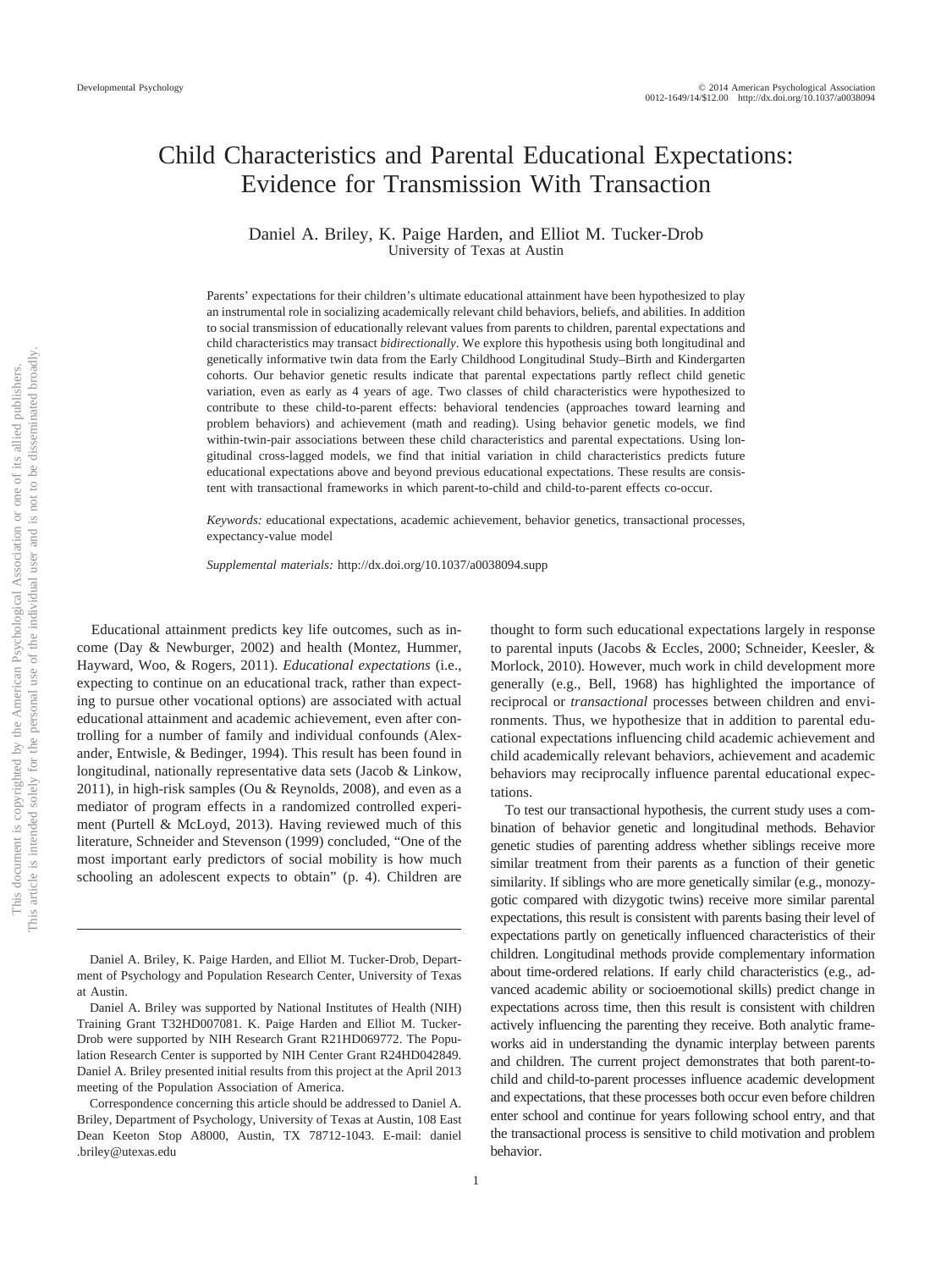#### **Theories of Expectations and Academic Attainment**

Sociologists and psychologists have examined the relation between educational expectations and educational attainment in parallel literatures. Building on the sociological work of Blau and Duncan (1967), the *status attainment model* (Sewell & Hauser, 1972, 1980) notes that society is stratified in terms of background characteristics, such as race or socioeconomic status, which in turn reproduce status inequalities in successive generations. However, there are a number of intervening mechanisms between socioeconomic background and academic and occupational success. For example, Sewell and Hauser (1972) hypothesized that the influence of significant others (parents and peers) and academic expectations partially mediates the influence that family background characteristics exert on attained status. Rather than society selecting individuals into various status levels based solely on ascribed factors, individuals can obtain social mobility through social psychological mechanisms (Sewell & Hauser, 1980). For instance, optimistic parental educational expectations may help a child achieve greater academic success than would be predicted simply based on his or her families' socioeconomic background, whereas pessimistic parental educational expectations may influence a child to achieve to a lesser extent. Under this perspective, child academic trajectories and interactions with the educational system reflect the influence of internalized parental beliefs.

The expectancy-value (E-V) model is one of the primary psychological frameworks for understanding the interrelations among psychological characteristics leading to motivation and task success (Eccles & Wigfield, 2002; Nagengast et al., 2011). Under this framework, the primary determinants of motivation to complete a task are the expectation that the task can be completed and the value of completing the task (Jacobs & Eccles, 2000; see also Bandura, 1986; Zimmerman, Bandura, & Martinez-Pons, 1992). In the realm of academic motivation, perceived academic competence and belief in the worth of school represent expectancies and values, respectively. Parents are thought to instill in their children perceptions about the value of schooling and about their children's ability to succeed in school based, in part, on the parents' own expectations regarding the level of credentials their children will obtain. In turn, parental expectations are thought to be sensitive to child development. Parents of children who show promise academically may raise their expectations in response to this new information and provide academic stimulation in the form of increased involvement in the child's school life. Thus, the E-V model implies a highly complex, dynamic, and reciprocal relationship between parents and children. However, as we describe below, this level of theoretical nuance, particularly the role of child characteristics and behaviors in shaping parental expectations, is infrequently incorporated into the empirical literature on expectations.

#### **Transmission of Academic Beliefs**

A key component of the empirical work on educational expectations is the assumption of a causal effect of *parental* expectations on children's attainment. Under this assumption, parents instill levels of educational expectations in their children, which are then internalized to inform academic self-concepts. Consistent with this assumption, Gonzalez-Pienda et al. (2002) found that parental expectations were significantly associated with child beliefs re-

garding competence and academic aptitude. These latter two variables were significantly associated with achievement and mediated the effect of parental expectations. That the associations between parental educational expectations and child outcomes are statistically mediated through child expectations, task value and academic self-concept has been well replicated (Beal & Crockett, 2010; Bleeker & Jacobs, 2004; Fredricks & Eccles, 2002; Frome & Eccles, 1998; Neuenschwander, Vida, Garrett, & Eccles, 2007; Simpkins, Fredricks, & Eccles, 2012). Validating the utility of this line of research, Harackiewicz, Rozek, Hulleman, and Hyde (2012) developed a successful intervention based on the E-V model that instructed parents on effective ways to show their children the value of science-related courses for their life goals. The high school children of parents in the experimental group completed significantly more science coursework than the children in the control group, signifying the importance of parents as academic motivators.

Modeling parents as an exogenous influence on child development, as is common in expectations research, makes intuitive sense when one considers that many of the other influences on academic success are ascribed factors (e.g., socioeconomic status). Supporting this position, Andrew and Hauser (2011) found that adolescent students largely adopt levels of educational expectations based on social background characteristics and adapt to academic feedback (i.e., grades) very modestly. Similarly, Tynkkynen, Tolvanen, and Salmela-Aro (2012) tracked adolescent's trajectories of educational expectations over 5 years as a function of social background and parental expectations. Parental expectations were significantly associated with trajectories of child academic expectations, and importantly, developing along different expectation trajectories resulted in disparities in achievement. In these studies, parental expectations are assumed to take both chronological and causal precedence over child variables, and the dynamic nature of the parent– child relationship and development of expectations may be even more obscured due to the relatively old age of students.

The results of the empirical studies reviewed above have led researchers to draw strong conclusions concerning the transmissive properties of the influence that parents have on their children. For example, the assertion that "educational expectations that parents have for their children represent one of the key mechanisms through which parents influence their children's schooling careers" implies an underlying transmission process (Schneider et al., 2010, p. 253). Jacobs and Eccles (2000) claimed that "the direction of influence for perceptions of competence is from parents to children" (p. 420). Following in this tradition, Simpkins et al. (2012) justified their conceptual model with parenting beliefs and behaviors preceding and independent of child beliefs and behaviors based on past research indicating that "mothers' beliefs shape child development" (p. 1020).

Other expectations studies contain conceptual or path diagrams with similar causal ordering claims but do not test for possible endogeneity of parenting variables (Davis-Kean, 2005; Gonzalez-Pienda et al., 2002). Still other studies (Bleeker & Jacobs, 2004; Frome & Eccles, 1998; Neuenschwander et al., 2007) use initial levels of child achievement as a control for later parental expectancy beliefs, which is in turn used to predict subsequent child achievement. This design is adequate to examine the effect of parental expectations above and beyond previous child achievement, but it is unable to test for dynamic transactions between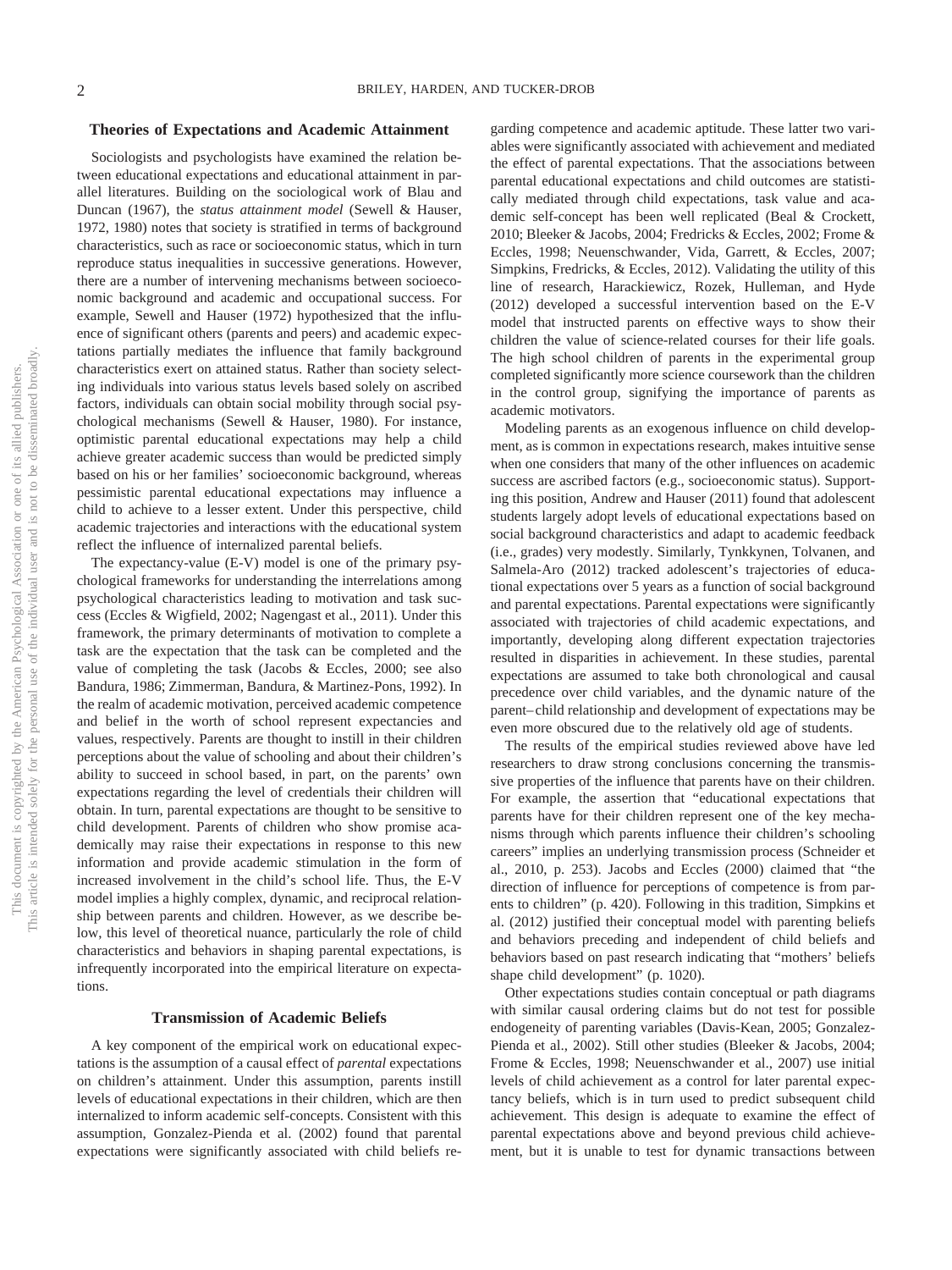parents and children across time. Further, these studies do not incorporate initial child characteristics beyond academic achievement as control variables, yet parents may also form expectancy beliefs based on early child academic interest, motivation, or problem behavior. This previous literature has primarily focused on interpreting parent-to-child effects, and an outstanding empirical question is whether parental educational expectations are subject to dynamic and reciprocal feedback from children. Importantly, although such dynamics have been regularly incorporated into *theoretical* publications concerning the E-V model (e.g., Jacobs & Eccles, 2000, p. 423), they have, to date, seldom been explicitly examined in empirical studies of parental educational expectations and child academic development.

### **Transactional Processes Between Parents and Children**

Transaction, as opposed to transmission, represents an elaborated framework for understanding socialization (e.g., Sameroff, 2009; but see also Bronfenbrenner & Ceci, 1994; Collins, Maccoby, Steinberg, Hetherington, & Bornstein, 2000; Lerner & Busch-Rossnagel, 1981; Scarr & McCartney, 1983; Tucker-Drob, Briley, & Harden, 2013). Whereas transmission models view parents as broadcasters and children as receivers, transactional models emphasize the dynamic roles found in the socialization process. Bell (1968) was one of the earliest researchers to argue that children, even infants, play an active role in influencing the parenting that they receive, and thereby their own development. Transaction implies that simple associations between a parenting behavior and a child outcome are causally ambiguous, because it is unknown whether the parent influenced the child or the child influenced the parent. Causal ambiguity in studies of parenting also occurs because parents pass on to their children both an environment and genetic predispositions. The research methods used in empirical studies must be able to address these types of alternative hypotheses.

Work in developmental behavior genetics offers an empirically tractable solution to this problem by allowing for the possibility that children's genetically influenced behaviors and dispositions influence the types and quality of experiences that they evoke from others (Plomin, DeFries, & Loehlin, 1977). This process is termed *gene– environment correlation* to refer to the correlation that arises between children's genotypes and the environments that they receive.

Gene– environment correlation provides several avenues for the relationship between parental educational expectations and child academic beliefs to occur in addition to unidirectional transmission of values. Child characteristics and behaviors, such as motivations, abilities, and self-concepts, may be subject to genetic influences. Parents may be sensitive to these genetically influenced characteristics and adjust their expectations accordingly. This sensitivity is one potential mechanism whereby the genetic predispositions of the child are able to get "out of the skin" and influence the environment. Thus, evidence that parental educational expectations are "heritable" on the part of children would indicate childto-parent effects. Three recent meta-analyses revealed that child genetic effects account for roughly 20% of the variance in parenting behaviors depending on the variable (Avinun & Knafo, 2013; Kendler & Baker, 2007; Klahr & Burt, 2013). McAdams, Gregory, and Eley (2013) attempted to explain why parenting variables are

"heritable" by examining the correlation between genes influencing variation in child attributes and parenting behavior. They found that adolescent genetic influences on a set of maladaptive traits (e.g., oppositionality and depression) were able to explain the genetic influences on parenting. However, the extent to which this pattern of gene– environment correlation applies to variation in parental educational expectations and their associations with child achievement is unknown.

There are a handful of studies that provide preliminary support for reciprocal parent– child transactions involving educational expectations or academic beliefs. Zhang, Haddad, Torres, and Chen (2011) used cross-lagged path models to simultaneously control for parent and child characteristics. This technique has the desirable effect of modeling the prospective influence of student expectations, parent expectations, and academic achievement on one another over time, above and beyond baseline levels of each outcome. Consistent with a transactional hypothesis, significant bidirectional cross-lagged paths were found between each variable. However, this study tracked the developmental process relatively late in the academic careers of the participants (between eighth and 12th grades), rendering it unclear how early this process begins. Wang (2012) detected similar reciprocal relations between student beliefs, grades, and the classroom environment. Marsh and colleagues (Marsh & Martin, 2011; Marsh & O'Mara, 2008; Marsh, Trautwein, Lüdtke, Köller, & Baumert, 2005) demonstrated reciprocal effects between academic self-concept, interests, grades, and academic achievement. However, they did not examine parental educational expectations, or any other parent behaviors for that matter.

### **Proposed Transactional Model Under Investigation**

For the current study, we track the transactional relations between three classes of variables: child academic behavior, child academic achievement outcomes, and parental educational expectations. By child academic behavior, we mean behavioral tendencies relevant to academic success or difficulty. These are often labeled as noncognitive or socioemotional skills related to academic readiness (Duncan et al., 2007; Heckman, 2006).<sup>1</sup> For example, a child who diligently completes chores or pays attention may inspire higher expectations. Conversely, a child who creates trouble or has emotional outbursts may lower expectations. By *academic achievement outcomes*, we mean performance on standardized tests of math and reading. Objective test scores are one of the strongest correlates of educational attainment (Strenze, 2007). Similar to child academic behavior, a particularly bright child may enlist increasing parental expectations. Parental educational expectations are predicted to positively influence beneficial academic behaviors and cognitive development and hinder problematic academic behaviors. Additionally, greater academic achievement is likely to reinforce positive academic behaviors and reduce problematic behaviors. Child positive behaviors likely enable success-

<sup>1</sup> We use the more general term *academic behavior* in the current context because we index general patterns of typical behavior across multiple developmental stages. Thus, we use this term to refer to a broad suite of social, emotional, and noncognitive skills that have some stability over time and do not only refer to one developmental period (e.g., kindergarten readiness).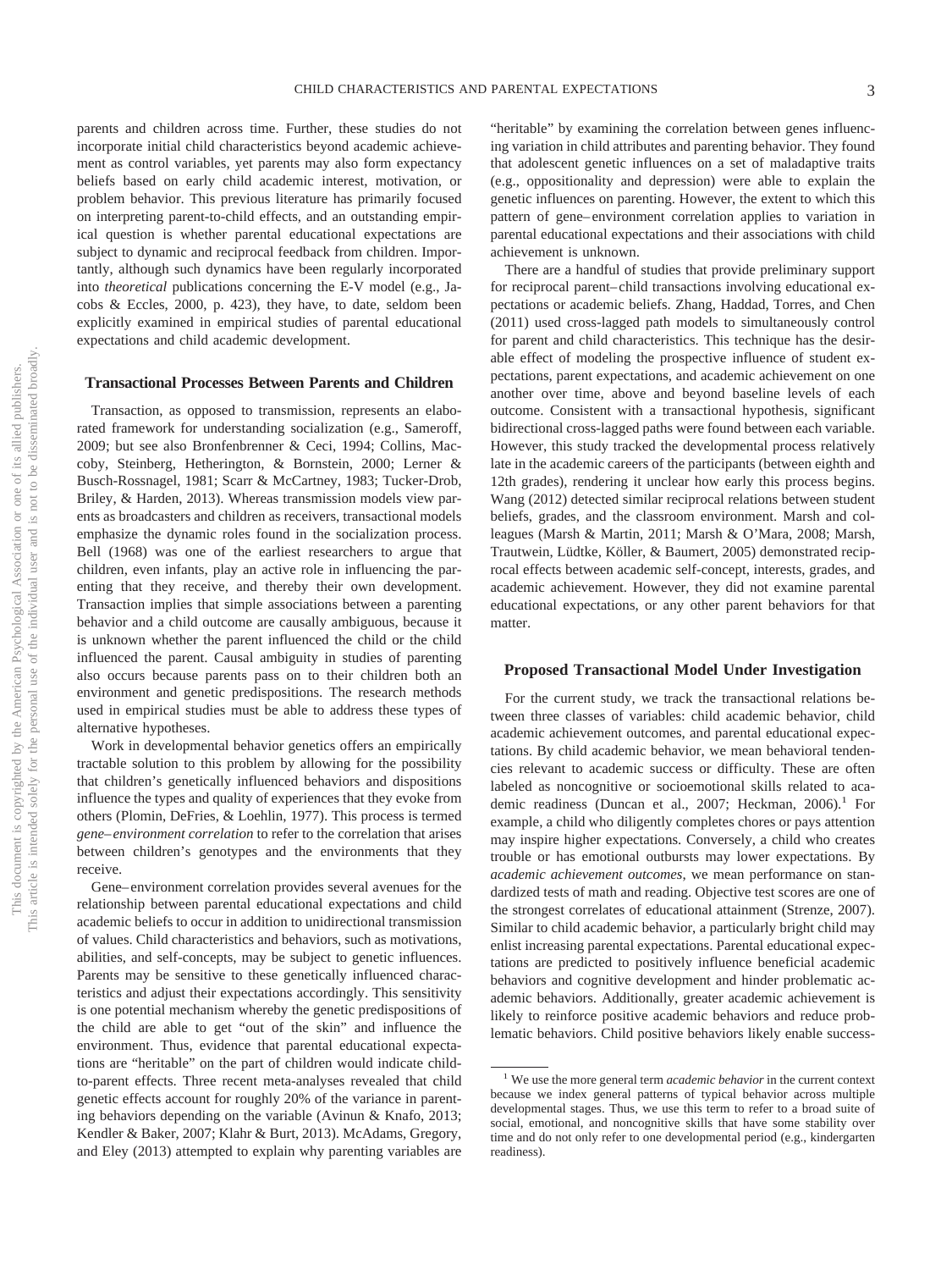ful learning, and problem behaviors likely interfere with academic achievement. Therefore, we posit a fully interactive transactional model in which child academic behaviors, child achievement, and parental educational expectations each influence the other constructs over development. Furthermore, as nearly all reliably measured psychological variables are subject to genetic influences (Turkheimer, 2000), we expect transactional processes to result in children's environmental circumstances (i.e., parental educational expectations) becoming tied to their genotypes.

A number of processes may mediate or moderate this transactional model. First, parental educational expectations are a distal factor and likely influence the more proximal interactions between parent and child, such as involvement or cognitive stimulation (Wang & Sheikh-Khalil, 2014). For example, parents who have expectations that their children will attend college may be more likely to form relationships with their child's teachers or spend additional time reading to their child. However, parental educational expectations may broadly index the educationally relevant social climate of a family. In this case, it would be unlikely that specific instances of parenting behavior would explain the aggregate effect of the social climate. We examine whether these types of proximal behaviors can mediate a portion of the influence of parental expectations on child outcomes. Second, the role of educational expectations may differ as a function of sociodemographic factors, such as race (Hanson, 1994; Mickelson, 1990), gender (DiPrete & Jennings, 2012; Jacobs & Eccles, 1992; McWhirter, 1997), and socioeconomic status (Davis-Kean, 2005). Highresource environments might facilitate transactional processes between children and their proximal environment (Bronfenbrenner & Ceci, 1994). Children situated in such environments may be able to exert greater control over the type of parenting that they receive, or parents may be more receptive or able to change in high-resource environments. We evaluate whether the transactional processes differ across sociodemographic dimensions.

#### **Goals of the Current Study**

Our study had two primary goals. First, we used behavior genetic models of data from twins to evaluate whether parental educational expectations are associated with genetic differences in their children. The current study follows the recommendations of a number of researchers to incorporate genetically informed methods into the study of the social environment (D'Onofrio, Lahey, Turkheimer, & Lichtenstein, 2013; Harden, 2014; Reiss, 2003). As recommended by these authors, we do so to unravel complex family dynamics, rather than to simply establish the heritabilities of the outcomes. Although recent reviews (e.g., Crosnoe & Johnson, 2011; Schneider et al., 2010) of the relevant developmental literature have noted the importance of integrating genetic thinking with socialization models, we are aware of no study that has used a genetically informative sample to evaluate associations between expectations and child academic behaviors or achievement. Second, we use cross-lagged longitudinal models to evaluate specific transactional processes that occur between child academic behavior, child academic achievement outcomes, and parental educational expectations. Importantly, we test whether the transactional processes of interest can be detected even prior to kindergarten entry. The majority of research on educational expectations has focused on children relatively late in their academic careers, but there is evidence of transactional processes that influence cognitive development before children even enter the educational system (Lugo-Gil & Tamis-LeMonda, 2008; Tucker-Drob & Harden, 2012a). It is possible that investigators focusing on the middleschool and high school years may be searching in the wrong place for the origins of social stratification in academic achievement and educational attainment (Barnett, 1995; Downey, von Hippel, & Broh, 2004; Duncan et al., 2007; Heckman, 2006; McLoyd, 1998; Tucker-Drob, Rhemtulla, Harden, Turkheimer, & Fask, 2011). Finally, we track the unfolding of the transactional process across the elementary school years to demonstrate the robust and ubiquitous effect of children on the parenting they receive, as well as test for multiwave mediational pathways of influence.

#### **Method**

#### **Sample**

Data were drawn from the Early Childhood Longitudinal Study– Birth Cohort (ECLS-B) and Early Childhood Longitudinal Study– Kindergarten Cohort (ECLS-K). These separate data sets are ideal for analyzing the questions posed in that they contain high-quality assessments of children's development and their environments (Snow et al., 2009; Tourangeau, Nord, Lê, Sorongon, & Najarian, 2009). The ECLS-B is nationally representative of United States children born in 2001, and the ECLS-K is nationally representative of the kindergarten cohort of 1998. The data used in the current study were the age 4 (collected in 2005 and 2006) and kindergarten waves (collected in 2006) of the ECLS-B. The data from the ECLS-K included the fall kindergarten (collected in 1998), spring first-grade (collected in 2000), third-grade (collected in 2002), and fifth-grade (collected in 2004) waves. Waves not listed above were omitted due to limited measure or data availability. The initial wave of the ECLS-B recruited  $10,650^2$  parents to participate, and the ECLS-K recruited 22,666 children. The racial composition of the ECLS-B sample was 41% White, 16% African American, 21% Hispanic, and 11% Asian. The racial composition of the ECLS-K was 51% White, 14% African America, 16% Hispanic, and 6% Asian. The remaining participants were identified as Pacific Islander, Native American, multiracial, or unknown. Males represented 51% of both the ECLS-B and ECLS-K samples. Our behavior genetic models were fit to the twin subsample of the ECLS-B. Data were available for 1,200 twins. The racial composition of the subsample was 61% White, 16% African American, 16% Hispanic, and 3% Asian, with an equal percentage of males and females.

#### **Measures**

**Zygosity.** Twin zygosity was ascertained by trained coders at the second wave of the ECLS-B data collection. Twins were rated on the similarity of their physical appearance (e.g., hair texture, eye color, ear lobe shape). These items ranged from 1 (*no difference*) to 3 (*clear difference*). Using the procedure described in Tucker-Drob et al. (2011), we computed sum scores from the six

<sup>2</sup> ECLS-B confidentiality requirements state that all reported sample sizes must be rounded to the nearest 50.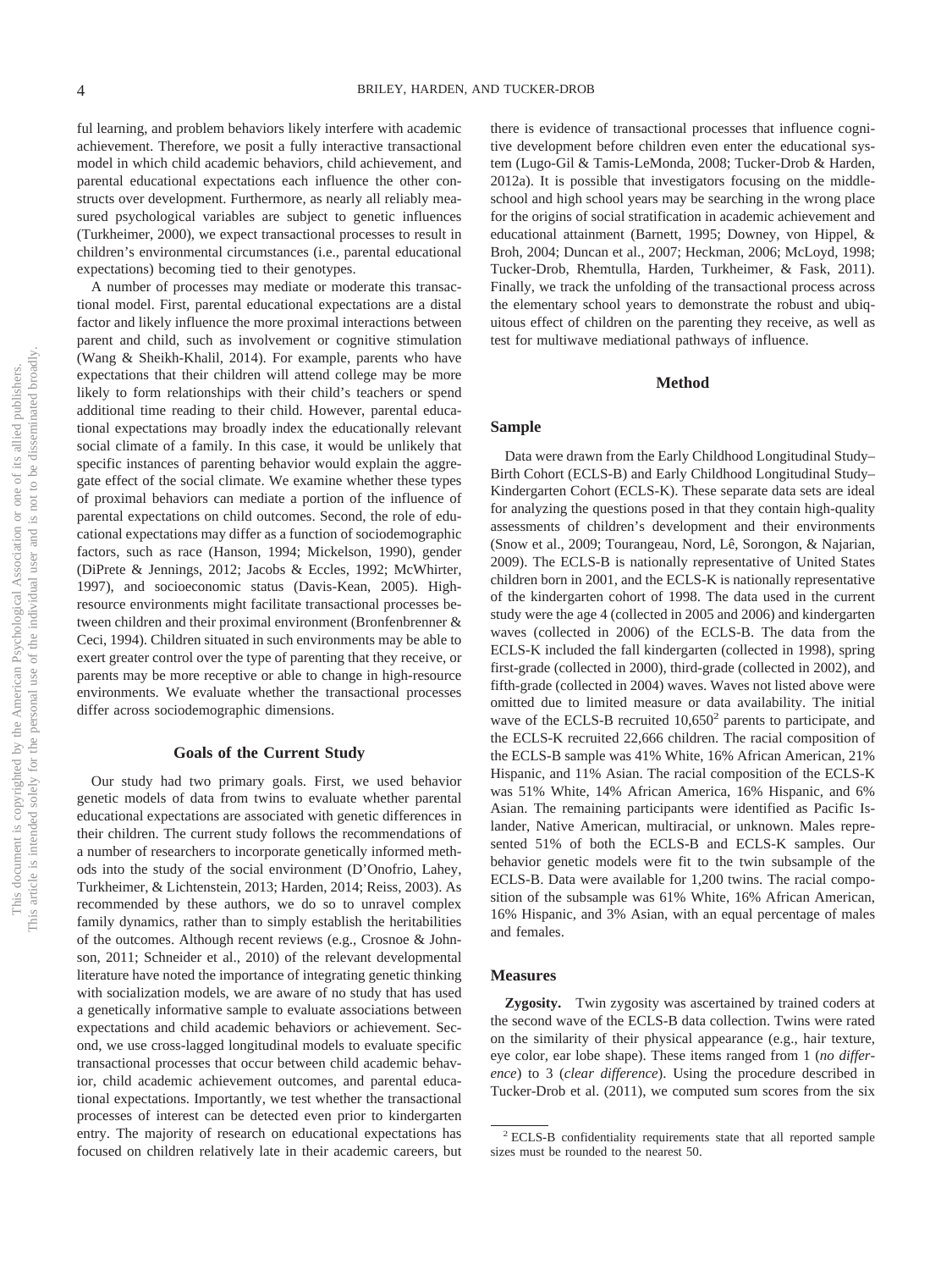items, which ranged from 6 to 18. Twin pairs with zygosity scores below 8 were classified as monozygotic. Same-sex twin pairs classified as dizygotic were removed from the sample if the parents reported a medical reason for the twin's dissimilarity. Previous research has revealed that zygosity diagnoses obtained from such physical similarity rating approaches are over 90% accurate when validated with biospecimens (Forget-Dubois et al., 2003). We excluded any twin pair in which either twin had been diagnosed with a developmental delay, mobility disorder, or autism (13% of original pairs). Additionally, we excluded any twin pair discordant for preschool care arrangement as this was a very small proportion of twin pairs  $(< 1\%$  of original pairs). The results were very similar when these excluded pairs were included. Our final sample was composed of 29% monozygotic twin pairs, 35% same-sex dizygotic twin pairs, and 36% opposite-sex dizygotic twin pairs.

**Parental educational expectations.** At each wave, parents were asked what degree they expected their children to achieve. The response options were to receive less than a high school diploma; to graduate from high school; to attend 2 or more years of college; to finish a 4- or 5-year college degree; to earn a master's degree or equivalent; and to get a Ph.D., MD, or other higher degree. The survey items were equivalent across the ECLS-K and ECLS-B.

**Academic behavior.** Academic behavior, operationalized in terms of approaches toward learning and problem behavior, was collected at each measurement wave. Approaches toward learning items were chosen to represent active, child-centered behaviors that would facilitate transactions with the academic environment, and problem behaviors were chosen as potential sources of interference for transactions. In the ECLS-B, parents reported on the extent to which their children are eager to learn, pay attention, work independently, and work until finished. These items were used to assess approaches toward learning (see Tucker-Drob & Harden, 2012b). Parents additionally reported on the extent to which their children were aggressive, angry, impulsive, overly active, have temper tantrums, annoy other children, and destroy other children's belongings. These items were used to assess problem behaviors (see Tucker-Drob & Harden, 2013). Each item was rated on a scale ranging from 1 (*never*) to 5 (*very often*). Average scores were calculated for each individual.

Because parent report of educational expectations is a primary study variable, we were concerned that method variance would be shared with parent report of academic behavior. To complement parent report of academic behavior, we also included teacher report of the same items. However, teacher report was only obtained for children who attended a formal child-care setting at age 4. This reduces the twin sample size by 33% and represents a serious loss in power. In the ECLS-B data set, children who attend preschool are systematically different from those who do not in terms of their academic growth (Tucker-Drob, 2012). Further, parents and teachers may have access to different information about the focal children. In light of these concerns, we evaluate the convergent validity of these sources of information both phenotypically and at the behavior genetic level. We analyzed both variables independently in order to detect any potential differences in the pattern of association with achievement and parental expectations.

In the ECLS-K, teacher reports of approaches toward learning and externalizing behavior were used to represent similar constructs. Scale scores were computed by the ECLS-K research team that ranged from 1 (*never*) to 4 (*very often*). Upon initial inspection of the data, we determined that the approaches toward learning scales were negatively skewed and the problem behavior scales were positively skewed. Transformations were conducted that minimized skew. For the ECLS-B variables, this approach involved taking the square root of each score. The ECLS-K approaches toward learning scores were also transformed by the square root, but the externalizing scores displayed larger skew and taking the inverse minimized skew. Reliability was acceptable in both data sets and for both measures. Reliability of approaches toward learning ranged from .66 to .68 (parent report) and from .79 to .80 (teacher report) in the ECLS-B and from .89 to .91 in the ECLS-K. Reliability of problem behaviors ranged from .78 to .80 (parent report) and from .79 to .83 (teacher report) in the ECLS-B and from .86 to .90 in the ECLS-K.

**Academic outcomes.** Both ECLS databases contain extensively developed math and reading achievement scores collected at each data wave. The test materials were modified over the course of the study to account for the dramatic gains in general ability across development. The subject matter and specific skills required for the tests changed with age. Item response theory models were applied to the raw data to calculate comparable scores for each participant regardless of wave of assessment. For a complete description of the test procedures and application of the scoring procedure, see Snow et al. (2009) and Tourangeau et al. (2009). Estimated reliability of the indicators was high in all data sets and waves of data. In the ECLS-B, reliability of math and reading achievement variables ranged from .84 to .92 across waves. In the ECLS-K, reliability of math and reading achievement variables ranged from .89 to .96.

**Potential mediators.** To assess mediators that may be more proximal behavioral manifestations of educational expectations, we constructed composites in the ECLS-K that indicate parental involvement and parental stimulation of cognitive development. Parental involvement was indicated by whether the parent attended an open house, a PTA meeting, a parent–teacher conference, a school event, acted as a school volunteer, participated in fundraising, and had met the child's teacher. Parental stimulation of cognitive development was indicated by parent report of the frequency that the family told stories, sang songs, did art, played games, taught about nature, built things, played sports, practiced numbers, and read together. These indicators were only available at the first- and third-grade waves. The variables available in the ECLS-B are less extensive, particularly those for school involvement, and we therefore chose to focus the meditation analysis on the ELCS-K. Reliability of parental involvement ranged from .59 to .60, and reliability of parental stimulation ranged from .71 to .73.

**Sociodemographic controls and moderators.** We included a number of sociodemographic variables including maternal age, type of preschool care (none, relative care, nonrelative care, center, or head start), disability status, child gender, child race, and family socioeconomic status. The socioeconomic status variable was indexed by parental education, occupational prestige, and household income. As described below, these variables acted as both control variables and moderators in the longitudinal analyses.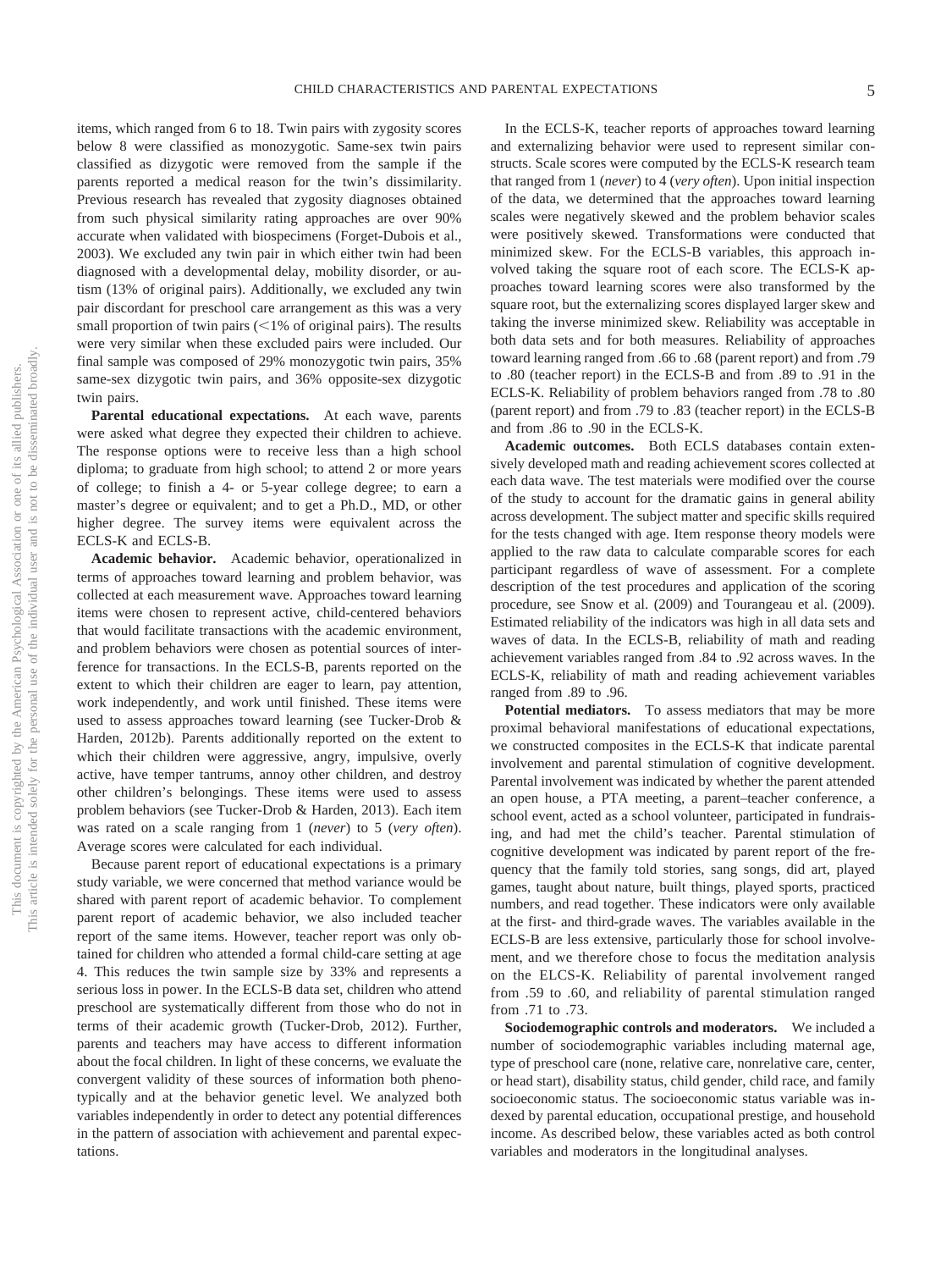## **Analytic Approach**

**Behavior genetic models.** We used behavior genetic models that capitalize on the known differences in genetic similarity of monozygotic and dizygotic twins reared together to make inferences about the effect of additive genetic influences (A), shared environmental influences (C) that operate to make twin pairs more similar to one another, and nonshared environmental influences (E) that operate to make twin pairs more dissimilar to one another. The E estimate also includes measurement error, which (by definition) is not correlated across twins, and thus renders twins dissimilar. Figure 1A illustrates this approach as a structural equation model that is estimated as a multiple-group model for monozygotic and dizygotic twins. An outcome is measured independently for each twin (indicated by the squares labeled Twin1 and Twin2), and the variance in this outcome is fully decomposed into the effects of A, C, and E. The latent factors A1 and A2 represent the specific genotypes of the twins. For monozygotic twins, the correlation between these genotypes is fixed to 1.0, reflecting the assumption that monozygotic twins share nearly identical genotypes. For dizygotic twins, this correlation is fixed to 0.5, reflecting the assumption that dizygotic twins share, on average, 50% of segregating genes. Because the twins share a common rearing environment, the latent variable C is represented by a single factor across both twins. Finally, the E factor, representing unique environmental effects on the outcome, is not correlated across twins. The parameters *a*, *c*, and *e* are constrained to be equal across the twin pair. As the portion of the model representing Twin2 is largely redundant, we only display the model relevant to Twin1 (pathways indicated by solid rather than dashed lines) in subsequent path diagrams.

When the variable under investigation is a measure of the environment, the *a* parameter represents the extent to which individuals select or evoke environmental experiences congruent with their genotype (i.e., active or evocative gene– environment correlation; see Avinun & Knafo, 2013). If this parameter is significant, it would suggest that parents are sensitive to child-to-parent influences. The *c* parameter represents the extent to which environmental influences are experienced equally by both members of the twin pair regardless of zygosity, because of equal parental treatment or common family background. Finally, the *e* parameter represents unequal within-family treatment that is not associated with genotypic differences of the children.

The latent C factor includes all unmeasured influences that operate to make twins living in the same family more similar to one another regardless of zygosity. A number of measured familylevel variables are included in the ECLS-B data set. Incorporating these variables in the behavior genetic model has the effect of lowering the estimate of C by a proportion equivalent to the amount of variance accounted for by the measured variable (Turkheimer, D'Onofrio, Maes, & Eaves, 2005). If parental educational expectations, child academic achievement, or child academic behavior have a substantial shared environmental influence, we attempt to explain this influence with known predictors of academically relevant variables, including socioeconomic status, race, preschool type, and maternal age (Bradley & Corwyn, 2002; Tucker-Drob, 2012). Importantly, these variables are *necessarily* shared environmental variables because of the way they are measured; they are the same for both members of a twin pair.



*Figure 1.* Example model types used in the current study represented as structural equation models with manifest (squares) and latent (circles) variables. A: Univariate behavior genetic model for monozygotic and dizygotic twins reared together. In this model, the variance in a measured outcome is decomposed into that which is due to latent additive genetic (A), shared environmental (C), and nonshared environmental (E) factors. Parameters are constrained to be equal across twins. The model is a multiple-group model with the correlation between Twin1's genetic factor and Twin2's genetic factor set to 1.0 for monozygotic twins and 0.5 for dizygotic twins. Portions of the model represented with dashed lines are largely redundant and not included in later models. B: Correlated factors model. In this model, the correlation between two outcomes is decomposed into genetic (*r*A), shared environmental (*r*C), and nonshared environmental (*r*E) correlations. This assesses the extent to which the same or different genetic or environmental factors influence the outcomes. C: Cross-lagged path model. In this model, the longitudinal stability of the outcomes is indicated by the autoregressive pathways ( $b_1$  and  $b_4$ ). The cross-paths ( $b_2$  and  $b_3$ ) establish the directionality of effects between child and parent. T1 Time 1:  $T2 =$  Time 2.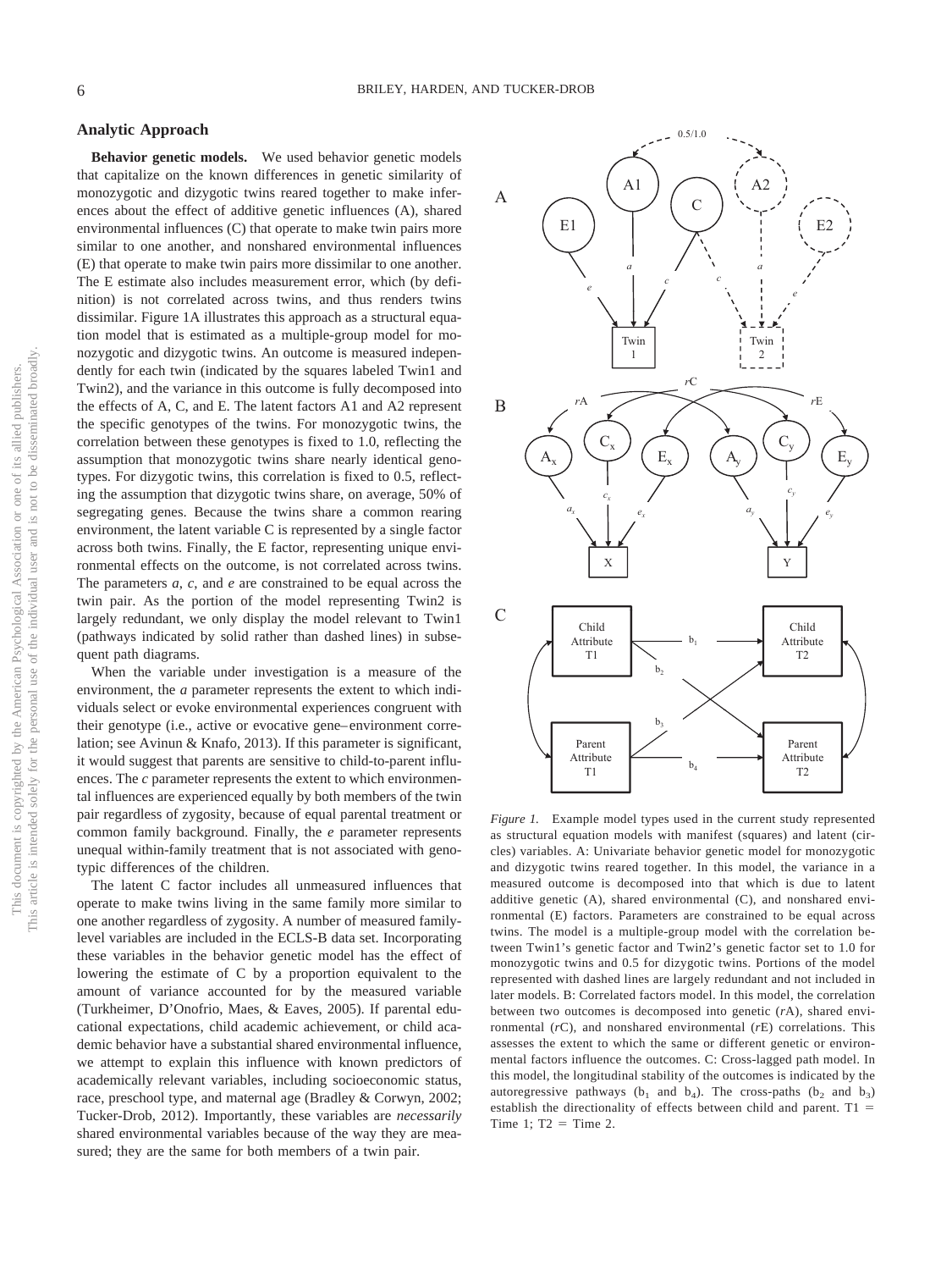Multivariate behavior genetic models draw information from cross-twin cross-variable correlations to index the extent to which genetic and environmental influences on educational expectations, academic behaviors, and academic outcomes are shared. These are represented as correlations between latent genetic (*r*A), shared environmental (*r*C), and nonshared environmental (*r*E) factors in the *correlated factors* model depicted in Figure 1B. Importantly, this figure illustrates only one member of the twin pair, and the latent variables reflect the genetic and environmental influences on variables X and Y rather than Twin1 and Twin2.

The model presented in Figure 1B. is essentially the behavior genetic extension of a correlation coefficient. That is to say, the entire phenotypic correlation between two variables has been decomposed into genetic and environmental components. To determine the amount that genetic effects mediate the observed correlation between two variables, the product of  $a_x$ ,  $rA$ , and  $a_y$  would be taken. Similar calculations can be made to determine the extent to which the shared environment and the nonshared environment contribute to the correlation between the variables. Summing the genetic, shared environmental, and nonshared environmental contributions recreates the observed correlation. Thus, these pathways are somewhat akin to a mediational process, as the covariance between the variables is mediated through the latent ACE factors. We make use of this property to calculate the proportion of the observed correlation that can be attributable to genetic, shared environmental, and nonshared environmental factors.

**Longitudinal models.** In addition to behavior genetic models, we also fit longitudinal *cross-lagged* models, which draw on temporal orderings to make inferences regarding the directionalities of effects. Figure 1C. presents this type of model. Cross-lagged models are composed of a number of distinct paths. Autoregressive paths reflect the stability of the same variable across time (parameters  $b_1$  and  $b_4$ ). Cross-paths lead from a predictor variable at one point in time to a different outcome variable at a later point in time (parameters  $b_2$  and  $b_3$ ). Significant cross-paths indicate a timeordered relation between two variables while controlling for stability in each variable. This can establish the directionality of effects. Additionally, within-wave (residual) correlations between each variable are estimated. Cross-lagged models were conducted with one variable from each domain (academic behaviors, academic achievement, and parental expectations), resulting in eight separate path models for the ECLS-B to incorporate both parent and teacher report and four separate path models for the ECLS-K. All models were fit with controls for maternal age, type of preschool care, disability status, child gender, and child race.

The transactional model predicts that children will influence their own development by way of influencing their parent, and vice versa. To test this hypothesis, we calculate the total indirect effect that originates from the child through the parent and ending in the child. We calculate the similar pathway originating from the parent. Mediation models (Baron & Kenny, 1986) were used to evaluate whether some portion of the influence of educational expectations on child development can be accounted for by the proximal parenting behaviors of involvement and stimulation. To test whether the identified processes differ as a function of sociodemographics, we fit multigroup structural equation models. We compared a model in which the focal parameters are allowed to be free across sociodemographic groups (e.g., socioeconomic status, minority status, and gender) and a model that constrains the parameters to be equal across groups. Because the

ECLS-K includes more waves of data, it is more likely that interpretable and consistent patterns will emerge in this data set. Therefore, we focus the moderation analysis on the ECLS-K. We use differences in the comparative fit index (CFI) to compare the fit of the models with the data. If the model with all parameters constrained fits significantly worse than the model with all parameters free, then this result indicates that the transactional process differs on the basis of sociodemograpics.

All analyses were conducted with Mplus statistical software using full-information maximum-likelihood estimation to account for missing data (Muthén & Muthén, 1998 –2010). To avoid gender differences distorting parameter estimates in our behavior genetic models, all variables were residualized for the effect of gender and standardized (McGue & Bouchard, 1984). If this is uncontrolled for, it has the effect of inflating estimates of heritability because dizygotic, but not monozygotic, twins can have opposite sexes. For analyses using the full ECLS samples, the complex survey option of Mplus was implemented to weight the results to be representative of the population, and the cluster option was used to account for nonindependence of students sampled from the same sampling frame.

# **Results**

# **How Are Educational Expectations, Academic Behaviors, and Academic Outcomes Related?**

Table 1 presents the correlation matrix for all variables taken from the ECLS-B. Significant correlations are found in the expected direction for all variables. That is, educational expectations correlate positively with achievement (*r*s range from .11 to .17) and parent report of approaches toward learning (*r*s range from .16 to .21) and negatively with problem behavior (*rs* range from  $-.12$  to  $-.15$ ). Results are similar for teacher report of approaches toward learning (*r*s range from .10 to .13) and problem behavior (*rs* range from  $-.05$  to  $-.10$ ). Parent report of approaches toward learning correlate positively with achievement (*r*s range from .23 to .31), and problem behavior correlates negatively with achievement ( $r s$  range from  $-.15$  to  $-.20$ ). Results are similar for teacher report of approaches toward learning ( $r s$  range from .25 to .34) and problem behavior ( $r s$  range from  $-.15$ to  $-.19$ ). Within domains, approaches toward learning are only moderately related to problem behaviors ( $r$ s ranging from  $-.31$  to  $-.40$ ) for parent report, and the results are similar for teacher report (*r*s range from  $-.33$  to  $-.59$ ). The association between math and reading achievement was much stronger (*r*s ranging from .65 to .81). Despite the fact that many of the associations between expectations, academic behaviors, and achievement are small to moderate, they are impressive in the sense that they exist even prior to kindergarten entry.

Stability coefficients for each variable are generally high (*r*s range from .42 to .72). We evaluate the behavior genetic components of stability in the supplemental material, including in Table S1. Significant genetic stability was found for all outcomes. The shared environment was the primary basis for stability of expectations and achievement, whereas genetic factors were the primary basis for stability of academic behaviors. Convergent validity between parent and teacher report of approaches toward learning and problem behaviors was modest (*r*s range from .24 to .37). We evaluate the behavioral genetic components of convergent validity in the online supplement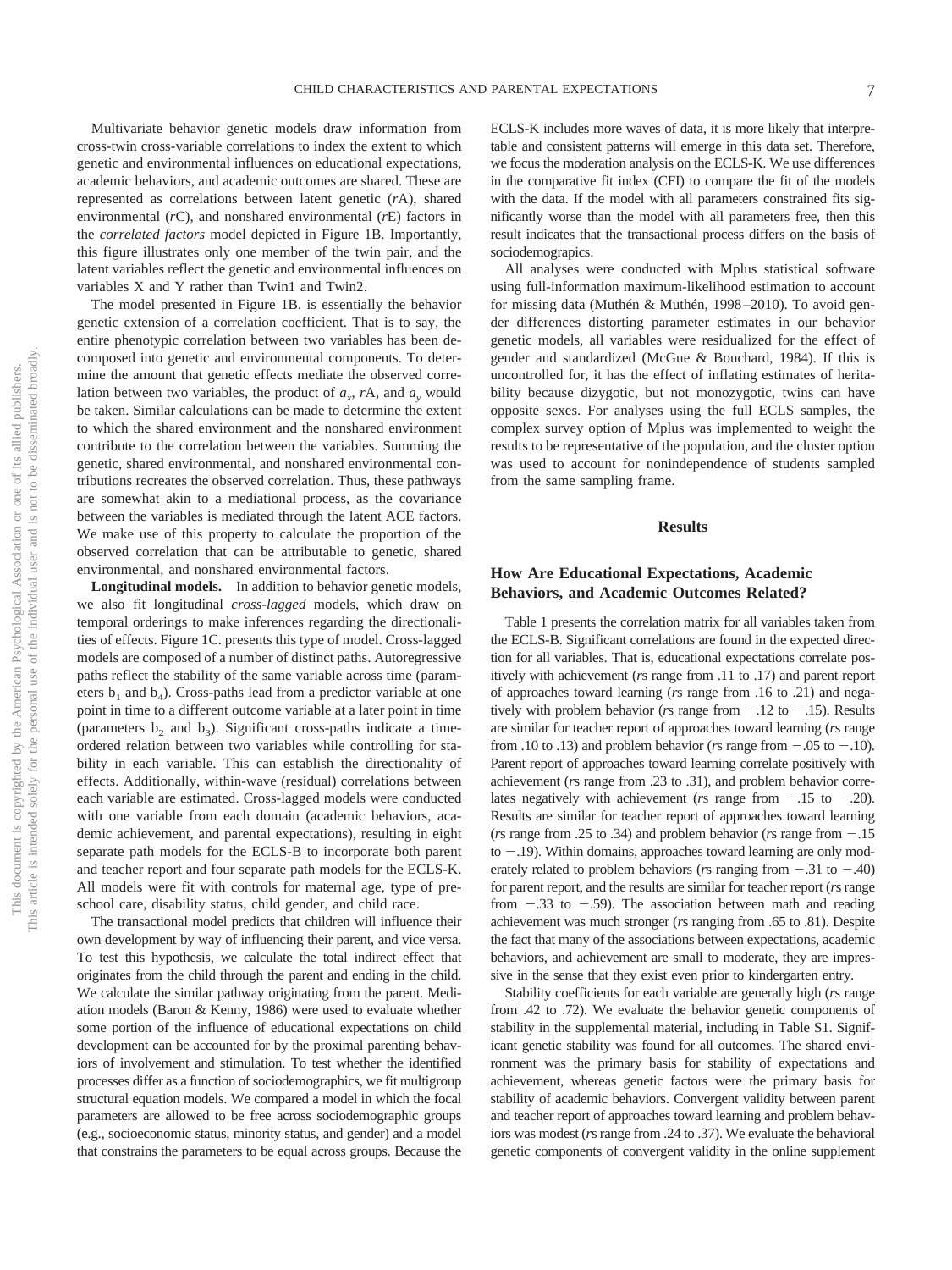| Measure                                |        | 2      | 3      | 4      | 5      | 6      |        | 8      | 9      | 10     | 11     | 12     | 13  | 14 |
|----------------------------------------|--------|--------|--------|--------|--------|--------|--------|--------|--------|--------|--------|--------|-----|----|
| 1. Educational Expectations 4          |        |        |        |        |        |        |        |        |        |        |        |        |     |    |
| 2. Educational Expectations K          | .59    |        |        |        |        |        |        |        |        |        |        |        |     |    |
| 3. Math Achievement 4                  | .17    | .13    |        |        |        |        |        |        |        |        |        |        |     |    |
| 4. Math Achievement K                  | .15    | .15    | .72    |        |        |        |        |        |        |        |        |        |     |    |
| 5. Reading Achievement 4               | .15    | .11    | .76    | .65    |        |        |        |        |        |        |        |        |     |    |
| 6. Reading Achievement K               | .16    | .15    | .66    | .81    | .66    |        |        |        |        |        |        |        |     |    |
| 7. Parent Approach Toward Learning 4   | .21    | .16    | .28    | .25    | .28    | .23    |        |        |        |        |        |        |     |    |
| 8. Parent Approach Toward Learning K   | .16    | .20    | .28    | .31    | .26    | .27    | .55    |        |        |        |        |        |     |    |
| 9. Parent Problem Behavior 4           | $-.14$ | $-.12$ | $-.20$ | $-.18$ | $-.20$ | $-.16$ | $-.40$ | $-.31$ |        |        |        |        |     |    |
| 10. Parent Problem Behavior K          | $-.12$ | $-.15$ | $-.16$ | $-.16$ | $-.16$ | $-.15$ | $-.31$ | $-.37$ | .64    |        |        |        |     |    |
| 11. Teacher Approach Toward Learning 4 | .13    | .10    | .29    | .28    | .27    | .25    | .26    | .25    | $-.23$ | $-.22$ |        |        |     |    |
| 12. Teacher Approach Toward Learning K | .11    | .11    | .32    | .34    | .30    | .30    | .24    | .34    | $-.25$ | $-.29$ | .42    |        |     |    |
| 13. Teacher Problem Behavior 4         | $-.08$ | $-.05$ | $-.19$ | $-.15$ | $-.18$ | $-.15$ | $-.19$ | $-.20$ | .30    | .32    | $-.50$ | $-.33$ |     |    |
| 14. Teacher Problem Behavior K         | $-.09$ | $-.10$ | $-.18$ | $-.18$ | $-.17$ | $-.19$ | $-.20$ | $-.29$ | .33    | .37    | $-.35$ | $-.59$ | .46 |    |
|                                        |        |        |        |        |        |        |        |        |        |        |        |        |     |    |

Table 1 *Phenotypic Correlations for All ECLS-B Variables*

*Note.* All  $p < .05$ . Variables labeled with 4 refer to the age 4 wave, and variables marked with K refer to the kindergarten wave. ECLS-B = Early Childhood Longitudinal Study–Birth Cohort.

and Table S2. Genetic factors were the predominant basis for convergent validity coefficients. We focus the remainder of our analyses on parent reports, as larger sample sizes were available for parent reports than for teacher reports. However, we stress that because our results indicate that parents and teachers respond to overlapping sets of genetic factors, our key results are unlikely to be driven by parent-specific rating biases.

**Are Parental Educational Expectations Associated With Children's Genes?** Figure 2 presents the results of a univariate behavior genetic decomposition of each outcome variable at the age 4 and kindergarten waves of the ECLS-B. The results are presented graphically in terms of proportion of variance accounted for by genetic or environmental effects. Each estimated proportion of variance is significantly different from zero at  $p < .001$ , with the exception of the shared environmental parameter for parent and teacher report of approaches toward learning. Nonsignificant variance components were dropped from later models to facilitate convergence. All models fit the data well with no significant chi-square estimates of misfit.

Parental educational expectations display significant child genetic influence at both time points. Approximately 17% of the variance in educational expectations was related to genotypic



*Figure 2.* Graphical representation of results from the univariate ACE decomposition for each outcome taken from the Early Childhood Longitudinal Study–Birth Cohort. Bars represent proportion of variance in the outcome attributable to additive genetic effects, shared environmental effects, and nonshared environmental effects. Edu. = Educational;  $4 = \text{age } 4$ ;  $K = \text{kinder}$  indergarten; P. = Parent Report; T. = Teacher Report.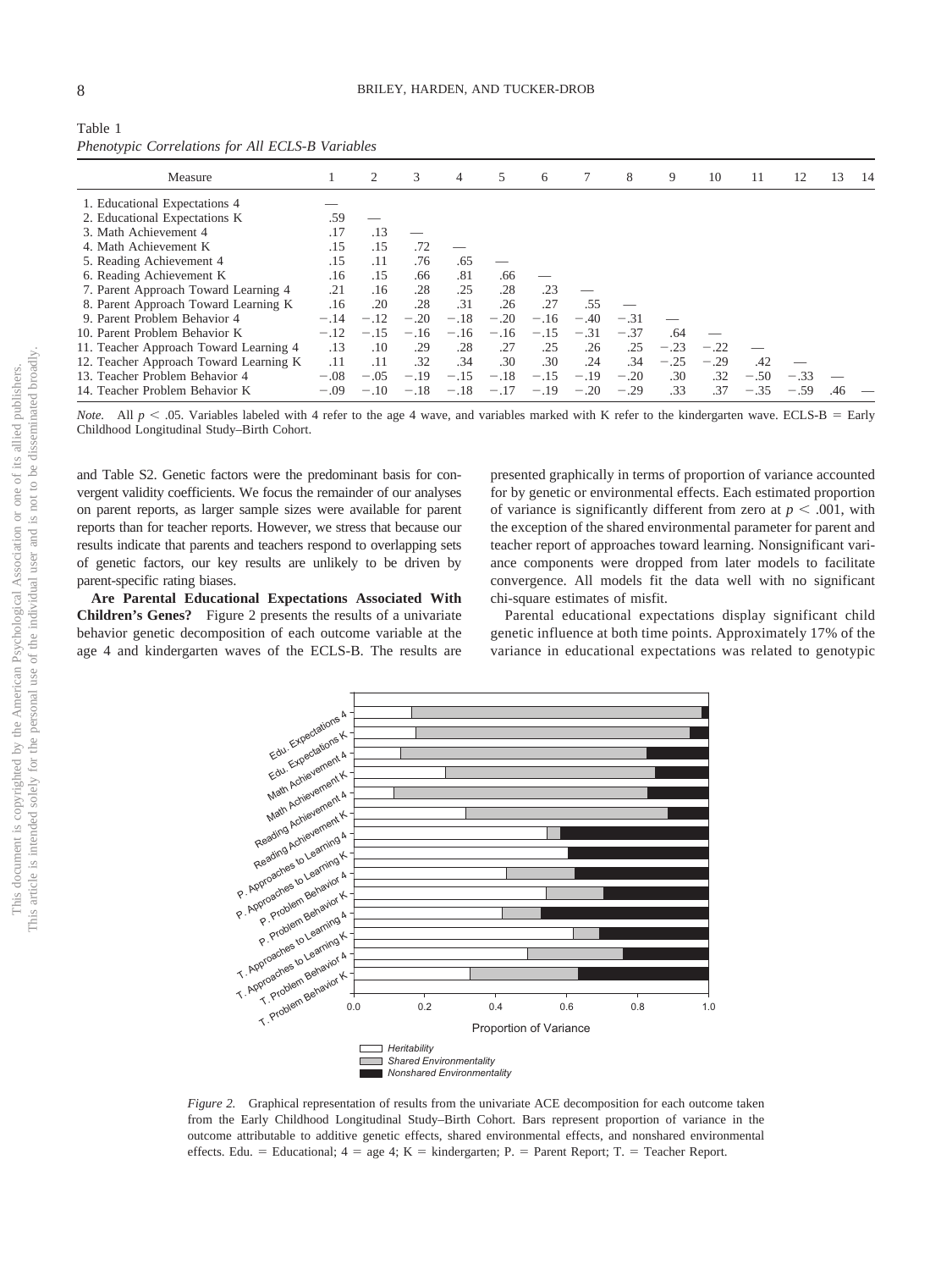differences between children. This result indicates that parents are responsive to genetically influenced differences in their children or that children even as young as 4 years old are engaged in actively shaping their parent's expectations. However, the variance in educational expectations can primarily be attributed to the shared environment. Roughly three quarters of variation in parental educational expectations can be attributed to between-family variation, pointing to the importance of parents for generating academic beliefs or the influence of structural constraints (e.g., socioeconomic status). The nonshared environment, representing within-family variation and measurement error, accounted for very little variation in expectations, but the estimate was still significant. These results indicate that parental educational expectations are partly influenced by characteristics of the child.

Turning to the child characteristics, each achievement outcome displayed a similar pattern of small, but significant, genetic influence and large shared environmental influence. Approximately 20% of the variance in achievement could be attributed to genotypic differences, 65% to shared environmental differences, and the remaining 15% to unique environmental experiences and measurement error. This distribution of variance components is consistent with previous work examining the developmental behavior genetics of cognition (Briley & Tucker-Drob, 2013). The academic behavior variables, however, display relatively large genetic influences and small or nonexistent shared environmental effects. This distribution of variance components is consistent with previous work examining personality development (Bouchard & Loehlin, 2001; Briley & Tucker-Drob, 2014).

## **What Explains the Large Shared Environmental Contributions?**

To evaluate whether sociodemographics could account for the large estimates of the shared environment for expectations and achievement, we incorporated these variables into our behavior genetic model. Because these variables are somewhat correlated, we entered socioeconomic status into the model to determine its specific effect, and then sequentially added race/ethnicity, preschool type, and maternal age. Figure 3 presents the proportion of total variance in expectations and achievement attributable to latent shared environmental effects and measured family-level variables. Race and socioeconomic status accounted for 22% of the variance in expectations and achievement on average and thereby reduced the influence of the shared environment by the same amount. Preschool type and maternal age accounted for very little remaining variance, approximately 3% on average. About twice as much variance in achievement was explained by measured aspects of the shared environment compared with expectations. In each case, the reduced estimate of the shared environmental influence remained substantial and significant at  $p < .001$ . This result indicates that some family-level influence is operating beyond the well-documented influence of sociodemographics.

# **What Mechanisms Link Parental Educational Expectations and Child Factors?**

Table 2 presents the genetic and environmental correlations between educational expectations and the child factors within and across



*Figure 3.* Graphical representation of results from attempts to explain latent C influences with measured family-level environmental variables from the Early Childhood Longitudinal Study–Birth Cohort. SES = socioeconomic status; Edu. = Educational;  $4 = age 4$ ; K = kindergarten.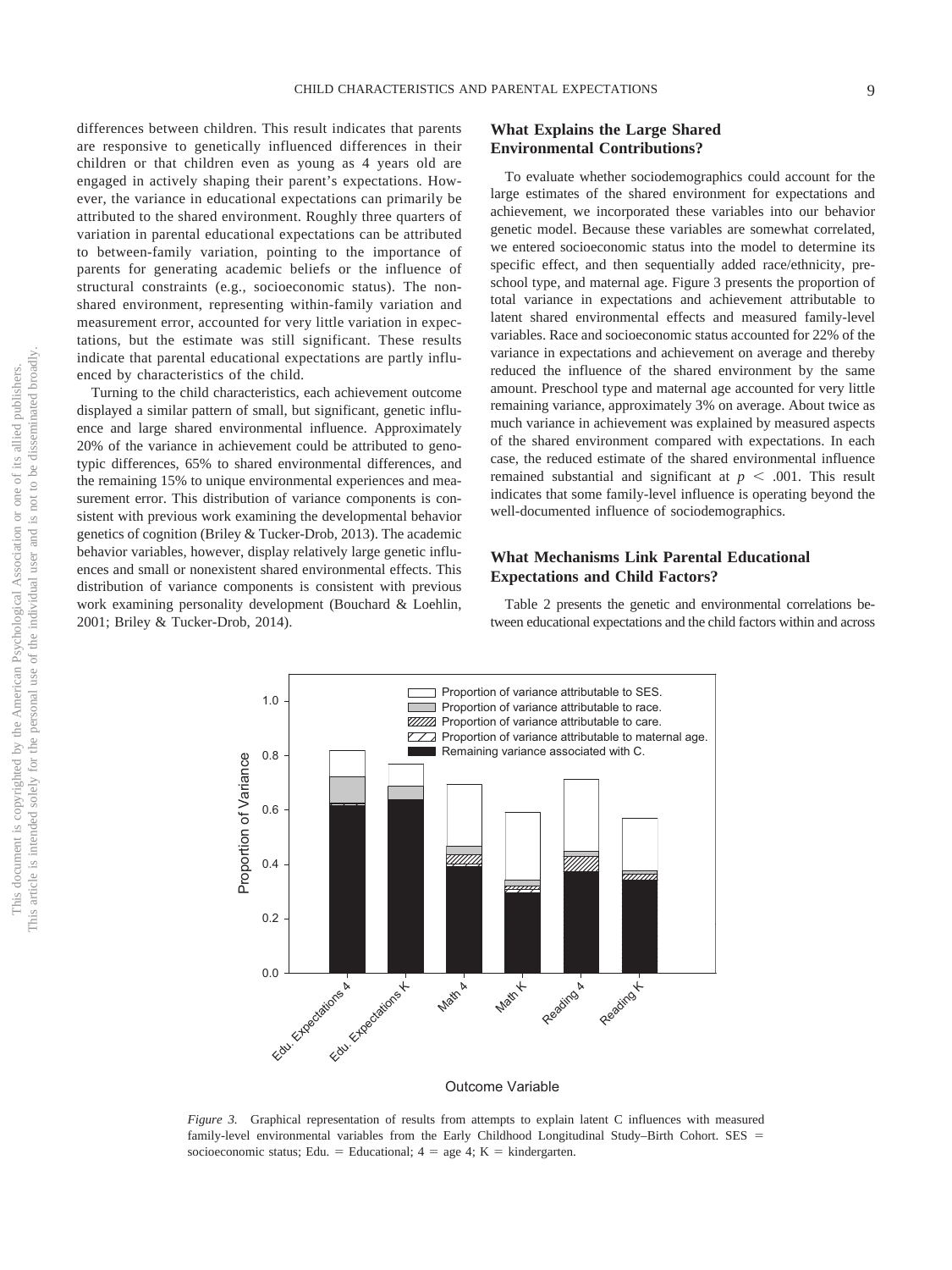|                             |                 | Age 4 expectations |                                                                                    | K expectations              |                |             |  |  |
|-----------------------------|-----------------|--------------------|------------------------------------------------------------------------------------|-----------------------------|----------------|-------------|--|--|
| Panel 1: Within wave        | rA              | rC                 | rE                                                                                 | rA                          | rC             | rE          |  |  |
| Child factors               |                 |                    |                                                                                    |                             |                |             |  |  |
| 1. Math Achievement         | .22(.12)        | $.22(.05)$ ***     | .12(.08)                                                                           | $.34(.12)$ <sup>**</sup>    | $.17(0.07)$ ** | .12(.08)    |  |  |
| 2. Reading Achievement      | $.33(.15)^*$    | $.20(.05)$ ***     | $-.04(.08)$                                                                        | .14(.11)                    | $.21(.07)$ **  | .15(.08)    |  |  |
| 3. Parent ATL               | .42 $(.08)$ *** |                    | $-.09(.08)$                                                                        | $.39(.09)$ ***              |                | .14(0.08)   |  |  |
| 4. Parent Problem Behavior  | $-.14(.10)$     | $-.22(.11)*$       | .07(.08)                                                                           | $-.26(.12)^*$               | $-.19(.14)$    | .11(.08)    |  |  |
| 5. Teacher ATL              | .19(.12)        |                    | .09(.12)                                                                           | .21(.11)                    |                | $-.06(.12)$ |  |  |
| 6. Teacher Problem Behavior | $-.24(.13)$     | .04(.12)           | $-.10(.12)$                                                                        | $-.38(.23)$                 | .09(0.13)      | .08(0.13)   |  |  |
|                             |                 |                    | Age 4 expectations with K child factors<br>K expectations with age 4 child factors |                             |                |             |  |  |
| Panel 2: Across wave        | rA              | rC                 | rE                                                                                 | rA                          | rC             | rE          |  |  |
| Child factors               |                 |                    |                                                                                    |                             |                |             |  |  |
| 1. Math Achievement         | $.27(.10)^{**}$ | $.24(.06)$ ***     | $-.02(.09)$                                                                        | .03(.17)                    | $.31(.06)$ *** | .09(.08)    |  |  |
| 2. Reading Achievement      | $.19(.09)^*$    | $.23(.06)$ ***     | $-.04(.09)$                                                                        | .05(0.18)                   | $.21(.06)$ *** | .14(.08)    |  |  |
| 3. Parent ATL               | $.50(.10)$ ***  |                    | $-.21(.09)^*$                                                                      | $.45(.12)$ ***              |                | $-.24(.08)$ |  |  |
| 4. Parent Problem Behavior  | .07(0.10)       | $-.32(.14)^*$      | $-.02(.09)$                                                                        | $-.24(.14)$                 | $-.19(.13)$    | .14(.08)    |  |  |
| 5. Teacher ATL              | $.27(.10)^{**}$ |                    | $-.08(.09)$                                                                        | $.43$ $(.15)$ <sup>**</sup> |                | .11(.13)    |  |  |
| 6. Teacher Problem Behavior | $-.30(.16)$     | $-.02(.11)$        | .02(.09)                                                                           | $-.32(.17)$                 | $-.02(.14)$    | .09(0.13)   |  |  |

| Table 2 |                                                                  |  |  |
|---------|------------------------------------------------------------------|--|--|
|         | Genetic and Environmental Correlates of Educational Expectations |  |  |

*Note.* Standardized parameter estimates are presented first, followed by standard errors in parentheses. Data are from the Early Childhood Longitudinal Study–Birth Cohort.  $K =$  kindergarten; ATL = approaches toward learning; *r*A = genetic correlation; *rC* = shared environmental correlation; *rE* = nonshared environmental correlation. Dashes indicate that this parameter was not estimated due to no shared environmental influences on ATL.  $p < .05.$  \*\*  $p < .01.$  \*\*\*  $p < .001.$ 

waves. Each model fit the data well  $(\chi^2$  estimates  $p > .05$ ) or adequately (two models:  $\chi^2$  estimates  $p > .01$ , with CFI values of .98 and .99). It is likely that the chi-square test is overpowered for these two exceptions as other indicators of fit are excellent. Table 3 presents the proportion of the observed phenotypic correlation that is due to

genetic or environmental factors. Note that the proportion of the observed phenotypic correlation due to a specific factor can exceed 1.0 or take a negative value if the genetic and environmental correlations are in contrasting directions (e.g., positive *r*A and negative *r*C). In all cases, the sum of the proportions equals 1.0.

#### Table 3

|  |  |  | Proportion of the Observed Correlation Between Educational Expectations and Child Factors Due to ACE |  |  |  |
|--|--|--|------------------------------------------------------------------------------------------------------|--|--|--|
|  |  |  |                                                                                                      |  |  |  |

|                             |         | Age 4 expectations                      |         | K expectations                          |         |         |  |  |
|-----------------------------|---------|-----------------------------------------|---------|-----------------------------------------|---------|---------|--|--|
| Panel 1: Within wave        | prop. A | prop. C                                 | prop. E | prop. A                                 | prop. C | prop. E |  |  |
| Child factors               |         |                                         |         |                                         |         |         |  |  |
| 1. Math Achievement         | .16     | .81                                     | .03     | .36                                     | .58     | .06     |  |  |
| 2. Reading Achievement      | .23     | .78                                     | $-.01$  | .18                                     | .76     | .06     |  |  |
| 3. Parent ATL               | 1.07    |                                         | $-.07$  | .87                                     |         | .13     |  |  |
| 4. Parent Problem Behavior  | .31     | .74                                     | $-.05$  | .60                                     | .51     | $-.11$  |  |  |
| 5. Teacher ATL              | .88     |                                         | .12     | 1.11                                    |         | $-.11$  |  |  |
| 6. Teacher Problem Behavior | 1.19    | $-.31$                                  | .12     | 2.44                                    | $-1.16$ | $-.28$  |  |  |
|                             |         | Age 4 expectations with K child factors |         | K expectations with Age 4 child factors |         |         |  |  |
| Panel 2: Across wave        | prop. A | prop. C                                 | prop. E | prop. A                                 | prop. C | prop. E |  |  |
| Child factors               |         |                                         |         |                                         |         |         |  |  |
| 1. Math Achievement         | .25     | .75                                     | .00     | .02                                     | .94     | .04     |  |  |
| 2. Reading Achievement      | .21     | .80                                     | $-.01$  | .04                                     | .88     | .08     |  |  |
| 3. Parent ATL               | 1.14    |                                         | $-.14$  | 1.35                                    |         | $-.35$  |  |  |
| 4. Parent Problem Behavior  | .14     | .85                                     | .01     | .56                                     | .60     | $-.16$  |  |  |
| 5. Teacher ATL              | 1.07    |                                         | $-.07$  | .88                                     |         | .12     |  |  |
| 6. Teacher Problem Behavior | .92     | .11                                     | $-.03$  | .99                                     | .12     | $-.11$  |  |  |

*Note.* The proportion due to a variance component can be greater than 1 if the direction of correlation differs across variance components (e.g., positive *r*A but negative *r*C). Data are from the Early Childhood Longitudinal Study–Birth Cohort. K = kindergarten; ATL = approaches toward learning; prop.  $A =$  proportion of the observed phenotypic correlations due to the genetic variance component; prop.  $C =$  proportion of the observed phenotypic correlations due to the shared environmental variance component; prop.  $E =$  proportion of the observed phenotypic correlations due to the nonshared environmental variance component. Dashes indicate that this proportion was not calculated due to no shared environmental influences on ATL.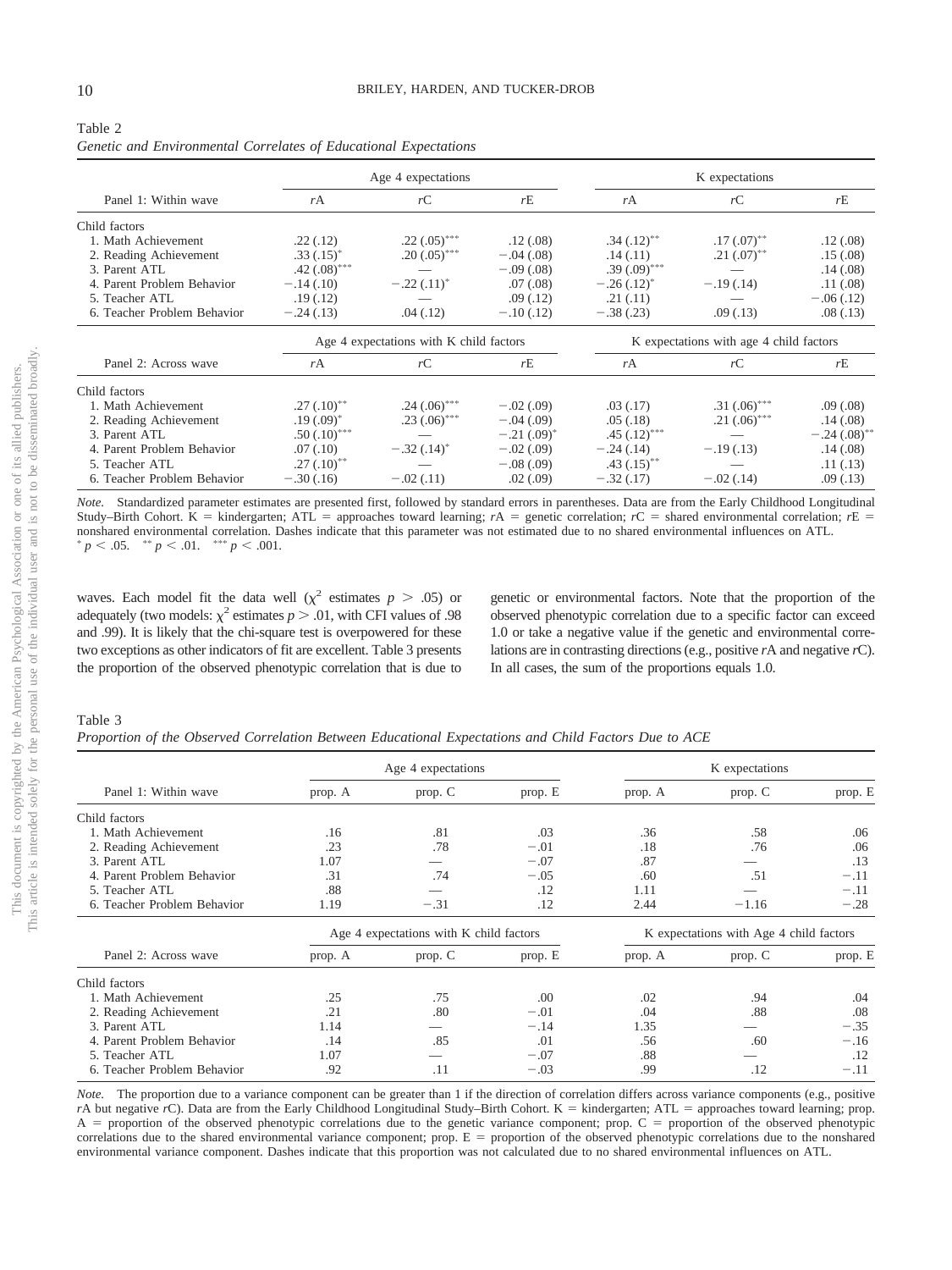As shown in Table 2, there were significant shared environmental correlations between parental expectations and child achievement in reading and math. This result indicates that parents who had higher expectations for both their children, on average, had higher achieving children. Put differently, between-family differences in educational expectations were correlated with between-family differences in achievement. This result was true at both age 4 and at kindergarten, both within waves and across waves. In addition, there were shared environmental correlations between educational expectations and problem behavior, but only for age 4 expectations: Parents who perceived their children to have less problem behavior had higher expectations, on average, for their children.

There were also genetic correlations between child characteristics and parental expectations. With regards to achievement (math and reading), four of the eight possible genetic correlations between achievement and educational expectations were statistically significant. The largest genetic correlations were between reading at age 4 and expectations at age 4 (.33) and between math at kindergarten and expectations at kindergarten (.34). In addition, there was a consistent genetic correlation between approaches toward learning and expectations; this correlation was evident at age 4 and at kindergarten, both within and across waves. These genetic correlations indicate that within-family variation in educational expectations is associated with genetic differences in measured child characteristics, particularly approaches toward learning.

# **Do Transactional Processes Occur at This Very Early Stage of Development?**

We performed a series of longitudinal cross-lagged path models using data from the entire ECLS-B sample to clarify the

longitudinal processes that link child characteristics and parental expectations. Because we used four indicators each of child academic behaviors and two indicators of child academic achievement, we fit eight trivariate models based on combinations of key study variables. As the two-wave cross-lagged path model is fully saturated, it has perfect fit to the data. Figure 4 presents the standardized parameter estimates from this model for combinations of parental educational expectation, parentreported academic behavior, and academic achievement. All models controlled for variation in family socioeconomic status, race/ethnicity, child gender, maternal age, preschool care arrangement, and disability status.

Several pathways are of note. First, there was substantial stability for each outcome. High stability places an upper limit on the amount of transactional effects that can be observed over the interval of a year. Second, higher levels of approaches toward learning at the initial time point predict higher levels of achievement and expectations at the second time point. Higher levels of early problem behavior predicted lower expectations at the second time point, but not achievement. Third, earlier achievement predicts higher approaches toward learning at the later time point, but not expectations or problem behavior. Fourth, early expectations had significant positive relations with later achievement (although this effect is only marginally significant in one model;  $p < .10$ ). Fifth, early expectations did not significantly predict later approaches toward learning or problem behavior. The full parameter estimates, standard errors, (residual) correlations, and significance levels for all models (including teacher report of academic behavior) can be found in Tables S3–S4.



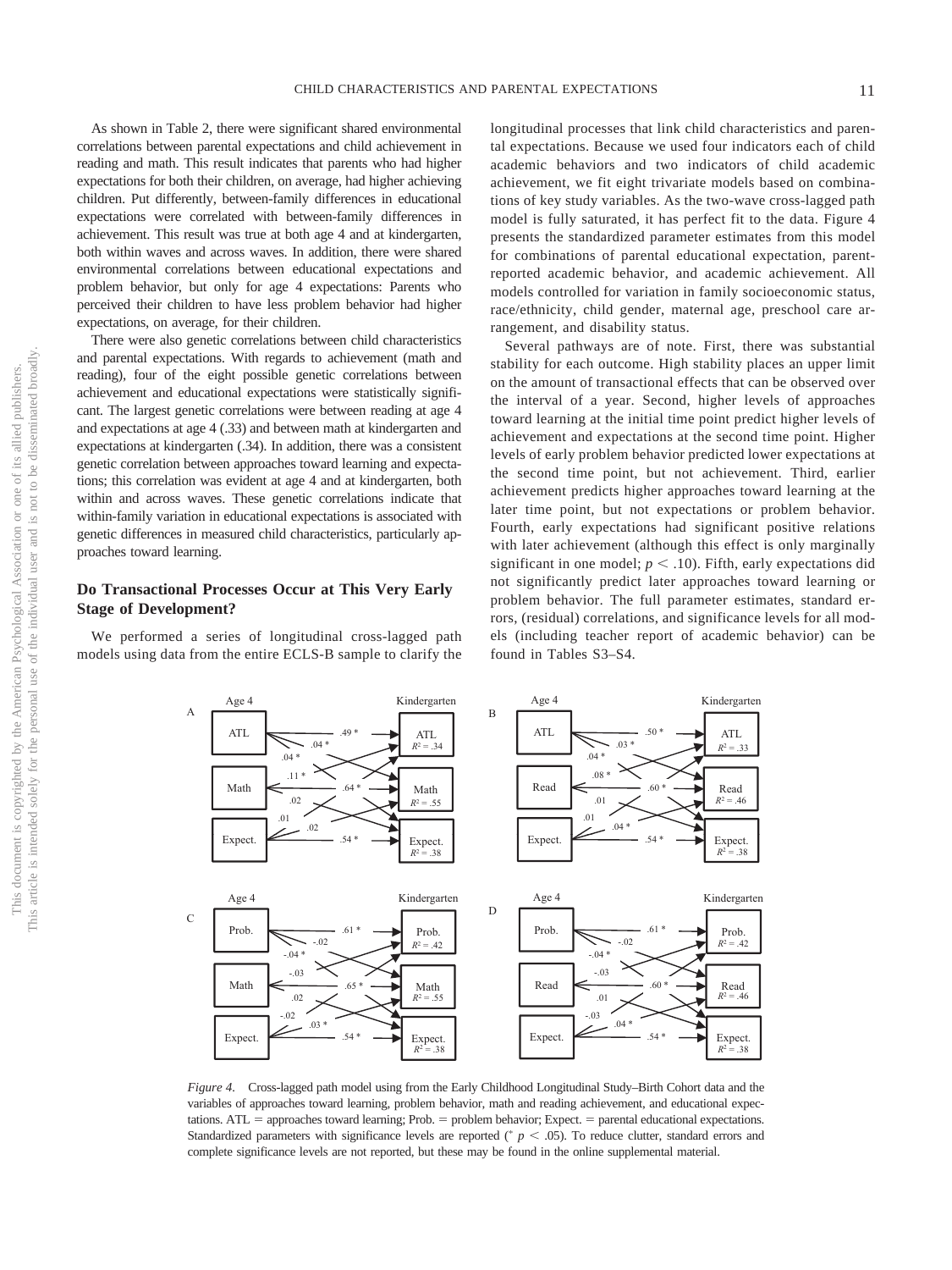Overall, there was consilience between the results from the longitudinal approach and the behavior genetic approach. For both methodologies, there was the strongest evidence for transactions between child academic behavior—particularly approaches toward learning—and parental expectations. Approaches toward learning showed the strongest genetic correlations both between and across waves, and the strongest cross-lagged paths with subsequent expectations.

# **How Do Transactional Processes Develop as Children Progress Academically?**

The ECLS-K data can act as an extension of the previous results and allow an examination of how these reciprocal effects develop as children grow and gain more independence over their environment. Importantly, this analysis is based on a separate data set containing different individuals, and therefore represents a conceptual extension rather than direct longitudinal follow-up of the same children. Figure 5 presents a similar, trivariate cross-lagged path model beginning in kindergarten and ending in fifth grade for teacher report of approaches toward learning, math and reading achievement, and parental educational expectations. Figure 6 presents similar results for teacher report of problem behavior, math and reading achievement, and parental educational expectations. The full parameter estimates, standard errors, (residual) correlations, and significance levels can be found in Tables S5–S6. Each model recaptured the data well as indicated by excellent model fit statistics (CFI = .95–.97). Again, we controlled for variation in family socioeconomic status, race/ethnicity, child gender, maternal age, preschool care arrangement, and disability status.

The results are generally consistent with those found from the ECLS-B, except the effect sizes are somewhat larger. Initial levels of parental educational expectations tend to predict increases in achievement and approaches toward learning and decreases in problem behaviors. Similarly, approaches toward learning predict increases in achievement and expectations. Problem behavior, however, predicts decreases in achievement and expectations. Achievement predicts increases in expectations and approaches toward learning and decreases in problem behavior. The consistency of these longitudinal associations is particularly impressive given the massive developmental changes that children undergo in this age range, the changing school environment, the highly controlled model, and the number of parameters tested. The transactional mechanisms that undergird this type of academic development appear to be highly generalizable across outcomes (math and reading achievement), child characteristics (approaches toward learning and problem behaviors), and time (preschool to fifth grade).

Table S7 reports indirect effects of child characteristics filtered through parental expectations on child outcomes at the final wave. Additionally, we calculated a similar pathway originating from the parent, filtered through child characteristics, and ending with ultimate expectations. We found small (average absolute value of  $\beta = .002$ , range = 0–.006), but statistically significant, indirect effects for several pathways. The strongest effects were for early achievement to predict later achievement through parental expectations, and for parental expectations to predict later expectations through child academic achievement. These results indicate that children influence the parenting that they receive, and this process in turn influences their psychological development. Similarly, parental expectations influence children's psychological development, and this in turn influences parental beliefs. Although the effects are small, they are impressive in that they are detectable

*Figure 5.* Cross-lagged path model using the Early Childhood Longitudinal Study–Kindergarten Cohort data and the variables of approaches toward learning, math and reading achievement, and educational expectations. ATL = approaches toward learning; Expect. = parental educational expectations. Standardized parameters with significance levels are reported ( $p < .05$ ). To reduce clutter, standard errors and complete significance levels are not reported, but these may be found in the online supplemental material.

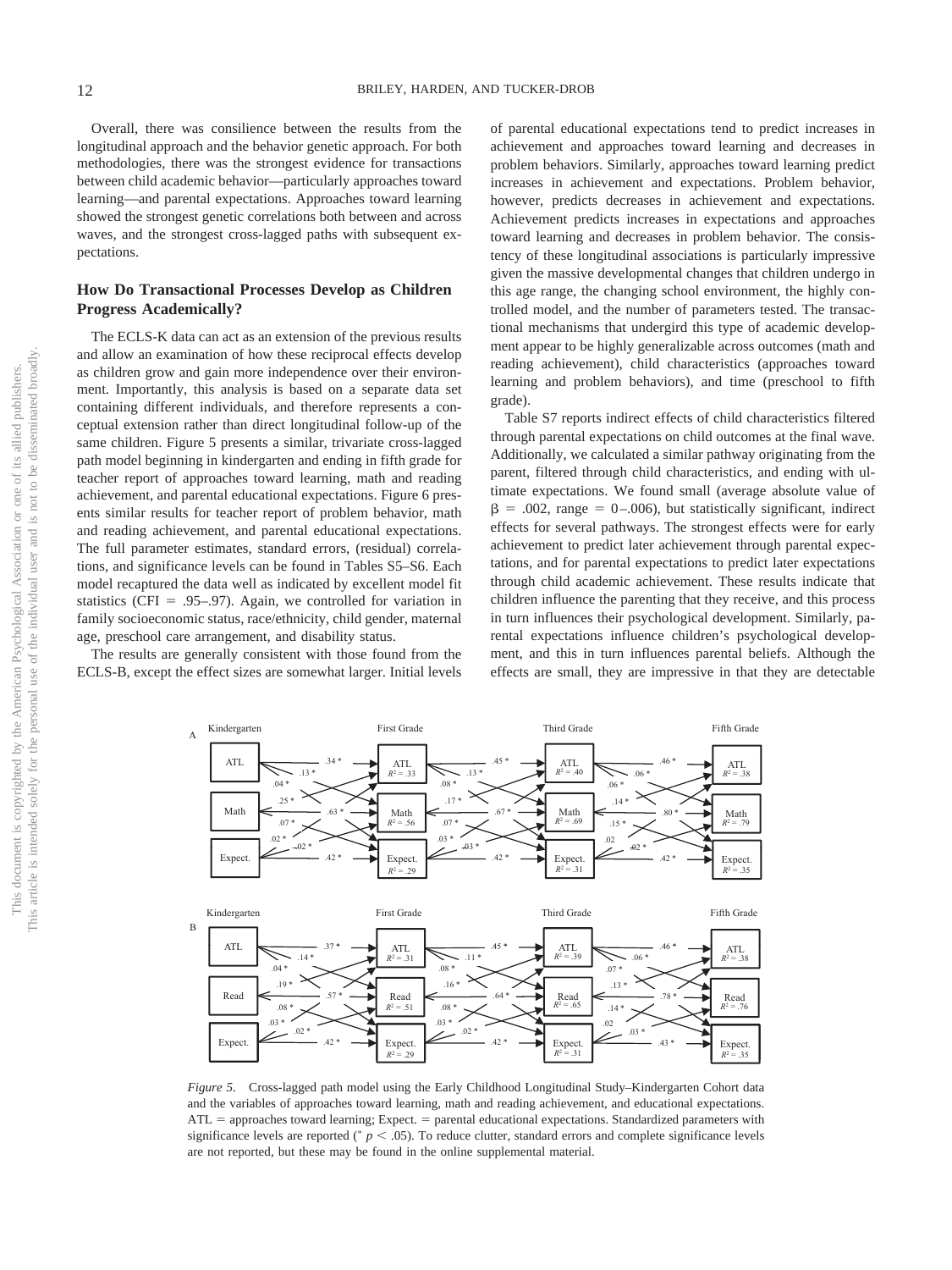

*Figure 6.* Cross-lagged path model using the Early Childhood Longitudinal Study–Kindergarten Cohort data and the variables of problem behavior, math and reading achievement, and educational expectations. Prob. problem behavior; Expect. parental educational expectations. Standardized parameters with significance levels are reported ( $p < .05$ ). To reduce clutter, standard errors and complete significance levels are not reported, but these may be found in the online supplemental material.

even at kindergarten entry in a highly controlled model and that the indirect effects are forced to be mediated by a psychological characteristic of a separate individual.

# **Does the Transactional Model Differ Across Sociodemographic Groups?**

We fit a series of multiple-group structural equation models to test whether parameters differed by gender, socioeconomic status quintile, and minority status. We initially fit models without crossgroup constraints and then constrained autoregressive and crosspaths to equality. Because the chi-square difference test is sensitive to sample size, we primarily rely on differences in CFI across models. Following the recommendations of Cheung and Rensvold (2002), we considered a decrease in CFI of greater than .01 to be indicative of a significant worsening of model fit by imposing cross-group constraints. Table S8 presents model fit statistics for this analysis. We found no evidence of moderation, as the largest change in CFI was only .006. This result is evidence that the transactional processes do not differ by sociodemographics and are generalizable across most common demographic groups.

# **What Proximal Processes Allow Expectations to Influence Child Academic Success?**

Due to the limited longitudinal data availability (measures were changed, dropped, or otherwise unavailable at other waves), we chose to examine whether parent involvement and stimulation of cognitive development statistically mediated the within-wave association between expectations and academic achievement and behavior at the first- and third-grade waves. We fit a dualmediation model in which the outcome was predicted by the two

mediators and parental expectations. Additionally, expectations acted as a predictor of the mediators, and the mediators were allowed to correlate. This is a just identified model, and therefore fits the data exactly.

To ensure comparable interpretation across outcomes, we report the mediation results as a percentage of the total effect of educational expectations on an outcome. For example, the total effect of educational expectations on math achievement in first grade was .123, and .012 of this effect was mediated by parental involvement (9.8%). For the remaining variables at the first-grade wave, parental involvement mediated a small percentage of the total effect of expectations for reading (7.7%), approaches toward learning (10.2%), and problem behavior (16.7%). At the third-grade wave, parental involvement again mediated a small percentage of the total effect of expectations for math  $(5.5\%)$ , reading  $(5.6\%)$ , approaches toward learning (7.1%), and problem behavior (6.0%). Parental stimulation of cognitive development did not mediate any additional variance at either wave. Importantly, these values are percentages of the total effect (e.g., total  $R^2$ ), not variance accounted for by the mediators.

#### **Discussion**

We hypothesized that parental educational expectations, child academic achievement, and child academic behaviors transact over development. Using behavior genetic methods, we find that parental educational expectations are associated with genetically influenced characteristics of their children, including approaches toward learning and math achievement. Using longitudinal methods, we find time-ordered, bidirectional associations between child characteristics and parental educational expectations. Parents are responsive to individual differences of their children, and children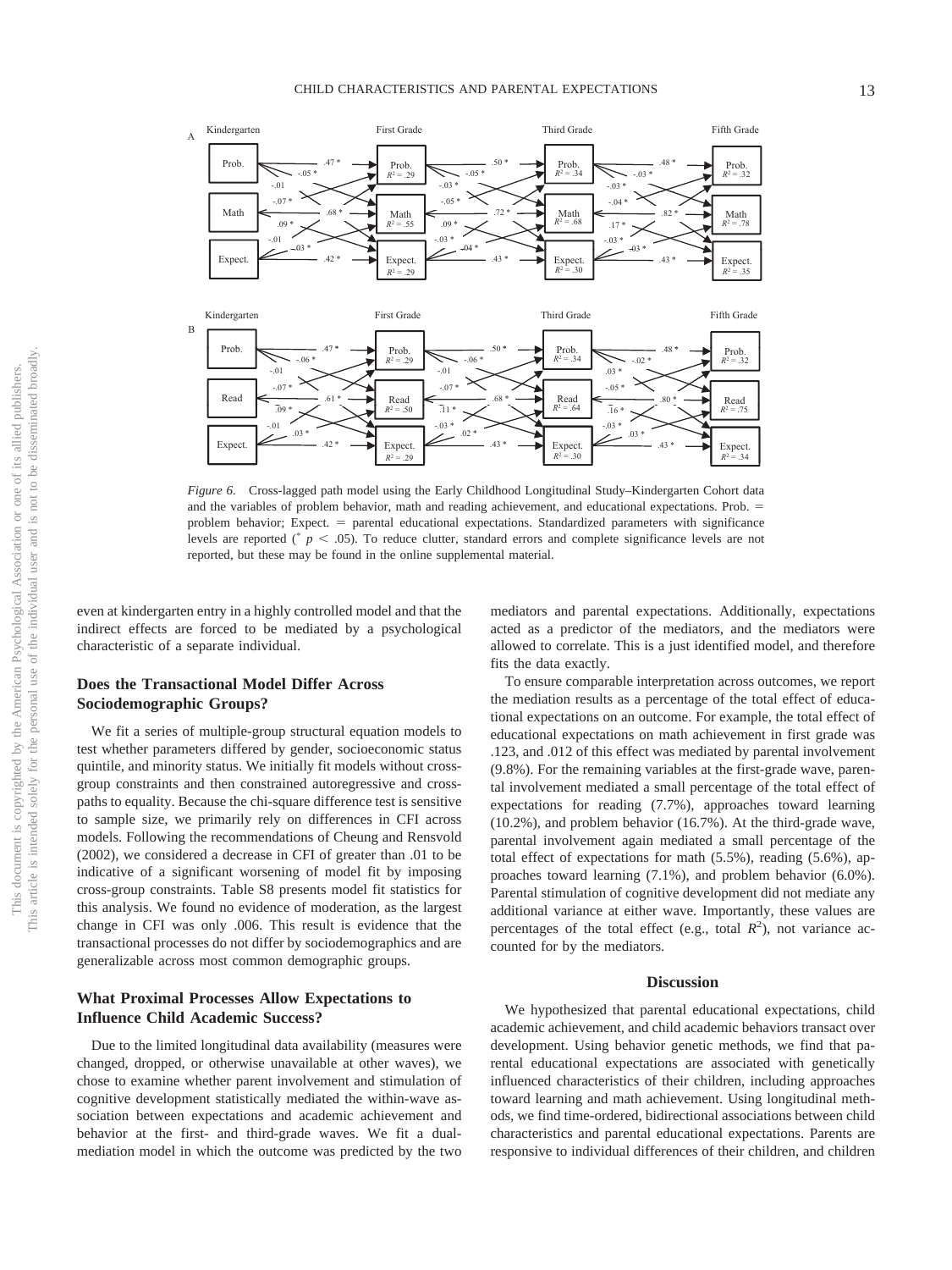actively shape the educationally relevant parenting they receive. Both of these processes begin before children even enter the educational system. The parent– child relationship and the psychological characteristics of parent and child are dynamic. This finding means that children are transmitters of academic beliefs and can evoke changes in parental expectations. Our results establish a complex, reciprocal pattern between child academic behaviors, child cognitive development, and parental educational expectations. Our results indicate that even before entry into formal schooling, child abilities, general tendencies of academic behavior, and environmental support are mutually dependent. This dependency indicates that efforts to improve the academic readiness of very young children (e.g., Duncan et al., 2007; Heckman, 2006; Shonkoff & Phillips, 2000) must take into account the dynamic relationship between children with unique characteristics and family-level supports for child development, such as parental educational expectations.

The causal ambiguity of simple correlations between parenting practices and child outcomes has been known for over 40 years. Bell (1968), for example, concluded that "the effect of children on parents can no longer be dismissed as only a logical but implausible alternative explanation of a correlation" (p. 81). Similarly, more than 30 years ago, Plomin et al. (1977) and Scarr and McCartney (1983) provided a motivating developmental theory that incorporates processes that link a child's genotype with the types of environments that they passively receive from their parents, evoke from their surroundings, and actively seek out in accord with their genetic predispositions. Indeed, even major elaborations of the E-V model have specified that "parents' and children's beliefs are likely to influence each other reciprocally" (Jacobs & Eccles, 2000, p. 416). Nevertheless, rigorous empirical research to test such hypotheses remains rare in the domain of parental educational expectations. Perhaps implicitly guided by unidirectional transmissive thinking, much of the empirical work on parental educational expectations takes the approach of measuring parental expectations before child variables (an approach incapable of testing for child-to-parent effects) or only assesses parenting at a single time point (an approach incapable of testing for dynamic transaction). Further, previous research in this area typically does not incorporate general patterns of child behavior and has failed to use genetically informative approaches. Why transactional frameworks have not been better integrated into empirical studies of educational expectations is unclear. J. Richard Udry (2003), in a characteristic to-the-point style, provided his opinion. He argued:

Most social science theories assume parent-to-child effects as the basic causal sequence because they do not believe that children have inherent attributes. If children do not have inherent attributes, then there is no starting point in the child. It is tabula rasa all over again . . .. If you believe that individuals differ from one another from birth because of inherent attributes, then no assumption of parent-to-child as the starting point makes any sense. Longitudinal designs will not solve the problem. Nor will starting your investigations at younger and younger ages. (p. 49)

Our aim for the current project was to provide an empirical counterpoint to the tendency to focus on parent-to-child models of parental educational expectations and child academic development. Importantly, the current results are consistent with established theoretical perspectives, but for the first time, we provide evidence of reciprocal, bidirectional influences between parent educational expectations and early child academic development.

# **"Heritable" Environments and Gene–Environment Correlation**

We found that a significant portion of variance in parental beliefs about the educational future of their children was associated with child-genotypic differences. Because parental beliefs are traditionally conceptualized as environmental contexts, this result is indicative of active or evocative gene– environment correlation, whereby parents form their expectations on the basis of genetically influenced characteristics of their children. In line with previous research indicating that cognitive ability influences the type and quality of parental interaction that children receive (Lugo-Gil & Tamis-LeMonda, 2008; Tucker-Drob & Harden, 2012a), our results indicate that parents are sensitive to their children's math and reading achievement and adjust their expectations over time accordingly. We also found evidence that parental beliefs are formed, in part, based on a child's general tendency for behaviors that facilitate or hinder task-focused academic learning. These genetically influenced child characteristics predicted later parental educational expectations, allowing the genetically influenced behaviors to get "out of the skin" to influence environmental experience, even before children entered formal schooling. Interestingly, although our behavior genetic models indicated shared environmental mediation of the associations between achievement and educational expectations, approaches toward learning and educational expectations consistently reflected shared genetic, rather than environmental, influences. Thus, our results suggest that general patterns of behavior, as opposed to achievement test scores, may be more robust mechanisms of gene– environment correlation with respect to parental expectations in early childhood.

Despite the significant amount of variance in parental educational expectations associated with child genotype, shared environmental effects accounted for the majority of the variance in expectations. Conceptually, these influences represent childinvariant, family-level influences on parenting. The mechanisms leading to these large shared environmental influences on educational expectations, however, are not entirely known. We found that only about one quarter of the shared environmental effect on expectations could be attributed to sociodemographics, such as socioeconomic status (including parental education) and race/ethnicity. The remaining variance could be due to parenting values, other family-level cultural or environmental influences, or genetically influenced traits of the parent (e.g., Avinun, Ebstein, & Knafo, 2012; Bakermans-Kranenburg & Van IJzendoorn, 2008). If parents possess genetically influenced traits that affect their parenting and these traits are passed on to their children, this represents a type of passive gene– environment correlation. As it operates to make children living in the same household more similar to one another, passive gene– environment correlation would act as a shared environmental influence even though the developmental process is partially genetic. A more complex design would be necessary to evaluate this possibility, for instance, a children-oftwins design. Meta-analyzing such studies, Klahr and Burt (2014) found that 37%, 0%, and 28% of the variance in parental warmth,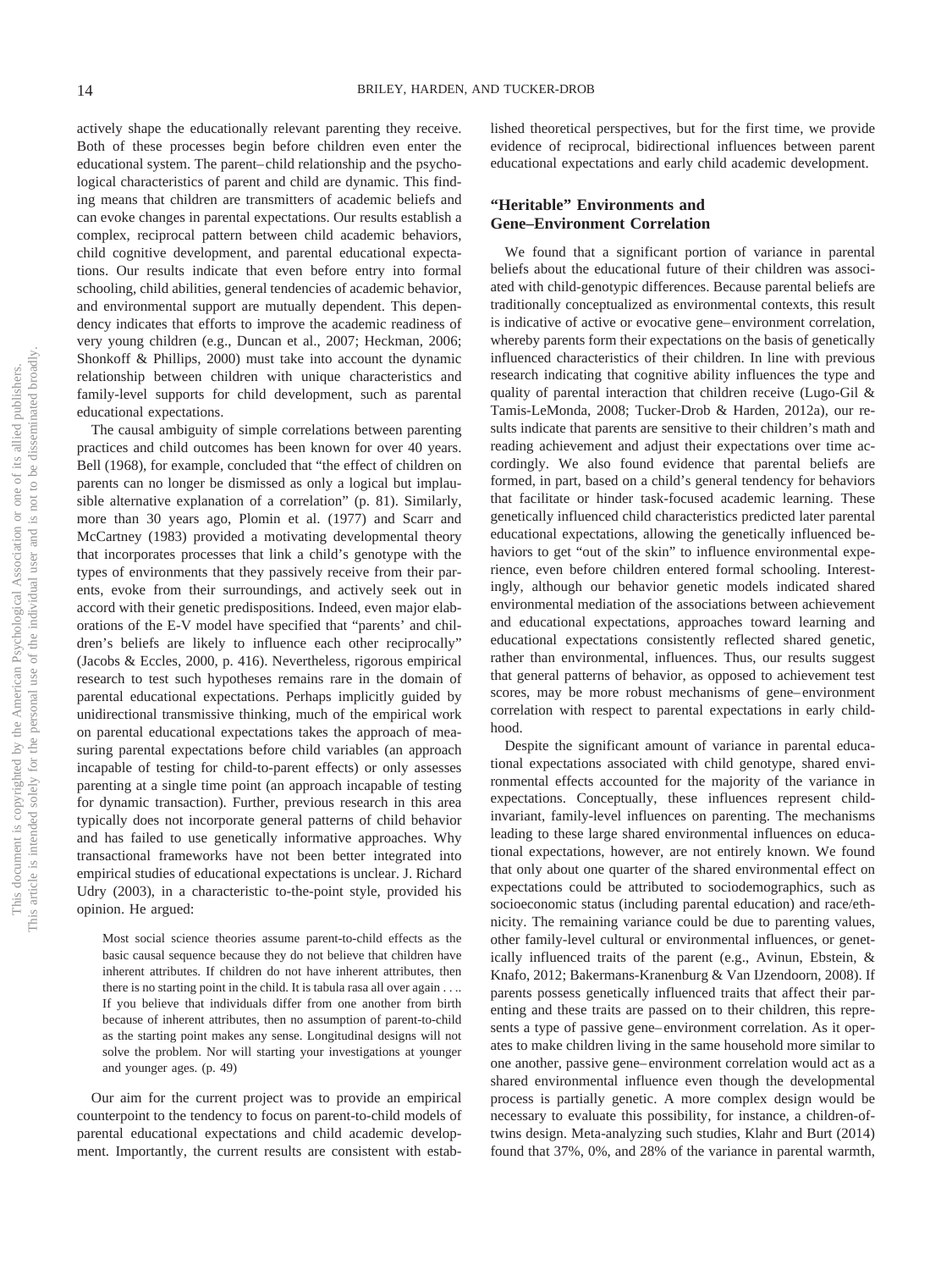control, and negativity can be explained by parental genetic effects, respectively. It is likely that the shared environmental factor for educational expectations represents several of these possibilities. The nonshared environment, representing differential withinfamily treatment, was very small. This result indicates that, apart from variation associated with genotypic differences between children, parents form very similar expectations for their children.

Incorporating gene– environment correlation into academic socialization models has important implications for developmental theory. One of the most widely replicated findings in all of behavior genetics is that the heritability of cognitively relevant outcomes increases with age (Briley & Tucker-Drob, 2013; Haworth et al., 2010). Explanations for this finding rely primarily on an understanding of active gene– environment correlation whereby children increasingly select environments that are congruent with their genetic predispositions as they age (Dickens & Flynn, 2001; Scarr & McCartney, 1983; Tucker-Drob & Briley, 2014). Applied to the current results, preliminary evidence for this process can be found in the longitudinal models. In general, the effect sizes are larger in the ECLS-K data set (of elementary and middle-school development) compared with the ECLS-B (of preschool and kindergarten development), which is consistent with the hypothesis that as children age, they exert an increasing influence on their own achievement and the type of received parental support. As this feedback process depends, in some small part, on genetically influenced characteristics, it is likely that the heritability of expectations would increase along with other cognitive variables. Crucially, this hypothesis implies that the heritability coefficient is not a deterministic value that limits environmental effects, but rather, heritability depends on environmental inputs and opportunities (see Bronfenbrenner & Ceci, 1994; Tucker-Drob et al., 2013).

# **Both Children and Parents as Drivers of Academic Development**

The current results indicate that children are important drivers of the climate of their academic development. We have focused on child-driven effects for the majority of the article because this pathway is often overlooked in empirical studies. It is also important to emphasize that the current results implicate parents as strong drivers of academic development. We found a significant shared environmental correlation between parental educational expectations and child math and reading achievement both within waves and across waves of the ECLS-B. Transmitted beliefs, values, and perceptions of competence are likely mechanisms for this shared environmental correlation. Therefore, we would argue that our results are largely consistent with previous empirical work on educational expectations. An open empirical question, however, is to what extent the shared environmental effects detected reflect patterns of passive gene– environment correlation (described above).

The longitudinal cross-lagged path models identified bidirectional interactions between parents and children, but it is somewhat unclear whether genetic or environmental mechanisms mediate these associations. For example, parent educational expectations may be associated with later approaches toward learning because of an underlying genetic pathway, consistent with the idea that parents are responding to enduring patterns of behavior in their

children. Several models of cognitive development (e.g., Bouchard, 1997; Dickens & Flynn, 2001; Hayes, 1962; Scarr, 1997) speculate that only environments that are experienced as a result of this type of gene– environment correlation are likely to have an appreciable influence on development, as these environments will be recurrently experienced with age. Unfortunately, we were unable to decompose the cross-lagged pathways into variance components due to genetic, shared environmental, and nonshared environmental factors. A much larger sample size of twins would be required to detect these effects at this age.

#### **Locating Causal Effects in Development**

Our results indicate that the dynamic processes between the student and his or her environment begin to shape academic trajectories even before the entry into schooling. It is therefore possible that correlations found in older students may largely reflect the accumulated effects of processes that are initiated very early in childhood. Our cross-lagged path models provide support for the concept of a "developmental cascade" (e.g., Bornstein, Hahn, & Wolke, 2013). Another recent example of such a process comes from Bornstein, Hahn, and Suwalsky (2013), who found that exploratory ability of 5-month-old infants was associated with academic achievement in adolescence through intermediate associations with intellectual development. One explanation for this result is that children vary in their ability or tendency to explore their world and actively seek out or evoke environmental experiences (Raine, Reynolds, Venables, & Mednick, 2002). If individual differences in motor ability are even slightly genetically influenced, then such a developmental cascade could result in variation in ability becoming increasingly tied to genotypic differences. We found that very early indicators of a child's achievement and behavioral tendencies predict change in their academic trajectory, as do very early parental influences.

In the ECLS-B (ages 4 and 5), we found that the effect of early parental expectations on later child achievement was more than double the effect of early achievement on later parenting. In the ECLS-K (grades K through 5), however, the child-to-parent effect grew to more than 4 times *larger* than the parent-to-child effect for academic achievement. This result likely reflects a response to growing divergence of student academic trajectories. Importantly, the parent-to-child parameter was nearly identical across the separate ECLS-B and ECLS-K data sets, but differences in the child-to-parent effect account for this striking difference. Parents likely generate stable expectations for their children at an early age, but over time, parents dynamically adjust their expectations such that levels of expectations become increasingly child based. Further, the influence of early child academic behaviors on later achievement was more than twice as large in the ECLS-K as in the ECLS-B. Again, growing divergence in academic trajectories emerges from magnified differences in early patterns of behavior. Stratification of achievement may result from the dynamic interaction between child predispositions for learning, child ability, and their educational environment. Focusing attention toward these types of early transactions between children and their environments may prove beneficial for research that aims to foster upward trajectories of academic achievement.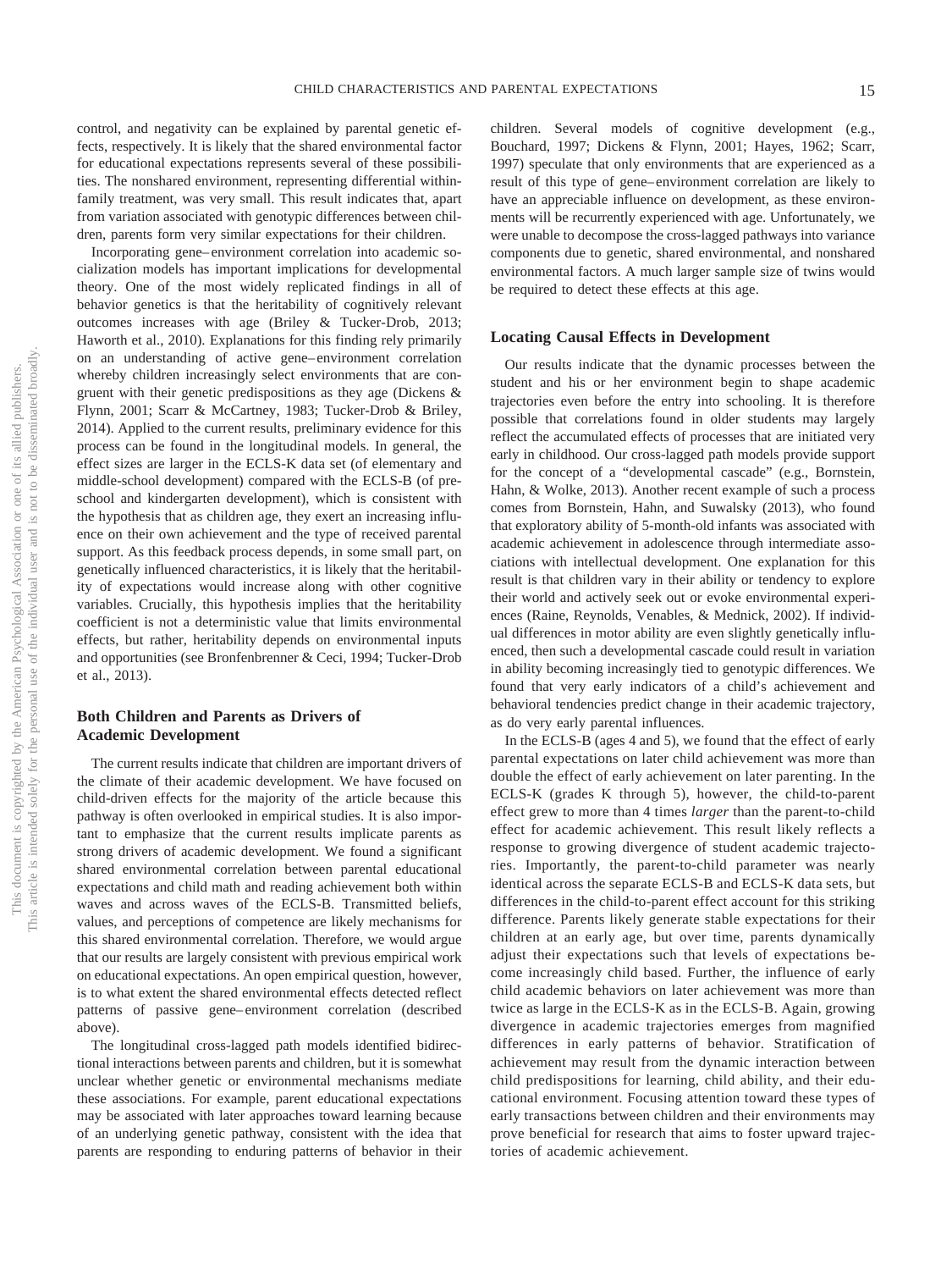#### **Strengths and Limitations**

This study has a number of strengths that support the conclusions being drawn. We applied both behavior genetic models and crosslagged path models to high-quality, population-representative, longitudinal data of educationally relevant outcomes. The findings of behavior genetic studies of education are rarely integrated within socialization frameworks of child development. We view these models and methods to be highly complementary and provide unique information about child development. Moreover, as all modeling approaches are limited by their unique sets of assumptions, our inferences are strengthened by having been conceptually replicated across behavior genetic and longitudinal approaches.

Several limitations are of note. We were unable to evaluate whether the parent or teacher gender matters for the report of academic behavior. The vast majority of respondents were female  $(>=)95\%$ ) in the ECLS-B. In the ECLS-K, the respondent gender was suppressed except at the initial wave when the teachers were almost entirely female (98%). Understanding how the socialization process unfolds in relation to male and female parents is an important future direction for research.

Our analyses of child academic behaviors were somewhat limited in the ECLS-B data set because we relied on parent report of behavior. Teacher report of academic behavior was available for some participants, but children in formal preschool differ systematically from the general population (see Tucker-Drob, 2012). The behavior genetic results were largely similar across parent and teacher report, indicating that shared method variance between parent report of behavior and expectations do not fully explain the results. Additionally, the highly consistent results from the ELCS-K were fully based on teacher report of academic behavior.

We were unable to fully explain the child genetic influences on educational expectations. There is much left to be explained both in terms of the gene– environment interplay in the formation of expectations for parents and children as well as the mechanism by which academic behaviors, academic achievement, and expectations are prospectively related. In particular, the cross-lagged path models presented here add clarity to the directionality of effects, but it is unclear whether genetic or environmental mechanisms link the outcomes across time. A much larger twin sample would be necessary to fully integrate the behavior genetic and the longitudinal cross-lagged approach. Similarly, we found that early parent and child characteristics could predict later outcomes, but residual associations remained, suggesting influential unmeasured factors. Unraveling this association across time is an important avenue for future research. Importantly, the finding that child genetic differences influence expectations does not invalidate the "importance" of parents; it displays the developmental process more accurately. Parents still play an active role, for example, by being receptive and open to forming educational beliefs on the basis of their child's preferences.

We were able to evaluate a large span of child development by combining the ECLS-B and ECLS-K data sets. We tracked children across the transition into kindergarten through fifth grade, and nearly every parameter was in the expected direction with the majority statistically significant. The results are somewhat limited due to the fact that the ECLS-B and ECLS-K are separate data sets. Therefore, we cannot draw longitudinal inferences across data sets.

One may wonder whether the effects uncovered in the current study are too small to have a substantial impact on child development. For example, genetic influences only accounted for roughly 20% of the variance in parental educational expectations, and cross-lagged paths were typically small. However, these effects may have more practical importance than might be expected at face. Because the large majority of individuals pass through the education system, even very small benefits are likely to pay large dividends to society. The promise of a transactional model is that reciprocal feedback loops can be constructed to facilitate compounding benefits with development. In this sense, small effects over 1-year intervals may translate to large effects over the entirety of development. Further, expectations represent only one environment that may be selected on the basis of genotype. Evaluating gene– environment interplay for other academically relevant beliefs and values may add to the transactional model presented here.

Finally, the use of a single indicator to assess the child's academic environment has important limitations. Educational expectations are a distal factor that likely influence many more proximal behaviors, beliefs, and values that shape child development. Although this quality may limit mechanistic interpretations, it is clear from the lack of variance mediated by specific proximal behaviors (i.e., involvement and stimulation) that the use of such a broad variable indexes a wide array of parental inputs.

#### **Conclusion**

In the current study, we made use of behavior genetic and longitudinal methodology to address whether children actively evoke changes in parental beliefs and influence their developmental environment. We tested these plausible, but previously unexplored, connections between children and parents and found strong evidence that child-to-parent effects do influence educational expectations. Our results are consistent with a fully transactional model between child academic behaviors, child academic achievement, and parental educational expectations that shapes the educational trajectories of children. Even before entry into formal schooling, children influence their educational environments.

#### **References**

- Alexander, K. L., Entwisle, D. R., & Bedinger, S. D. (1994). When expectations work: Race and socioeconomic differences in school performance. *Social Psychology Quarterly, 57,* 283–299. doi:10.2307/ 2787156
- Andrew, M., & Hauser, R. M. (2011). Adoption? Adaptation? Evaluating the formation of educational expectations. *Social Forces, 90,* 497–520. doi:10.1093/sf/sor005
- Avinun, R., Ebstein, R. P., & Knafo, A. (2012). Human maternal behavior is associated with arginine vasopressin receptor 1A gene. *Biology Letters, 8,* 894 – 896. doi:10.1098/rsbl.2012.0492
- Avinun, R., & Knafo, A. (2013, August). Parenting as a reaction evoked by children's genotype: A meta-analysis of children-as-twins studies. *Personality and Social Psychology Review*. Advanced online publication. doi:10.1177/1088868313498308
- Bakermans-Kranenburg, M., & Van IJzendoorn, M. (2008). Oxytocin receptor (OXTR) and serotonin transporter (5-HTT) genes associated with observed parenting. *Social Cognitive and Affective Neuroscience, 3,* 128 –134. doi:10.1093/scan/nsn004
- Bandura, A. (1986). *Social foundations of thought and action: A social cognitive theory*. Englewood Cliffs, NJ: Prentice Hall.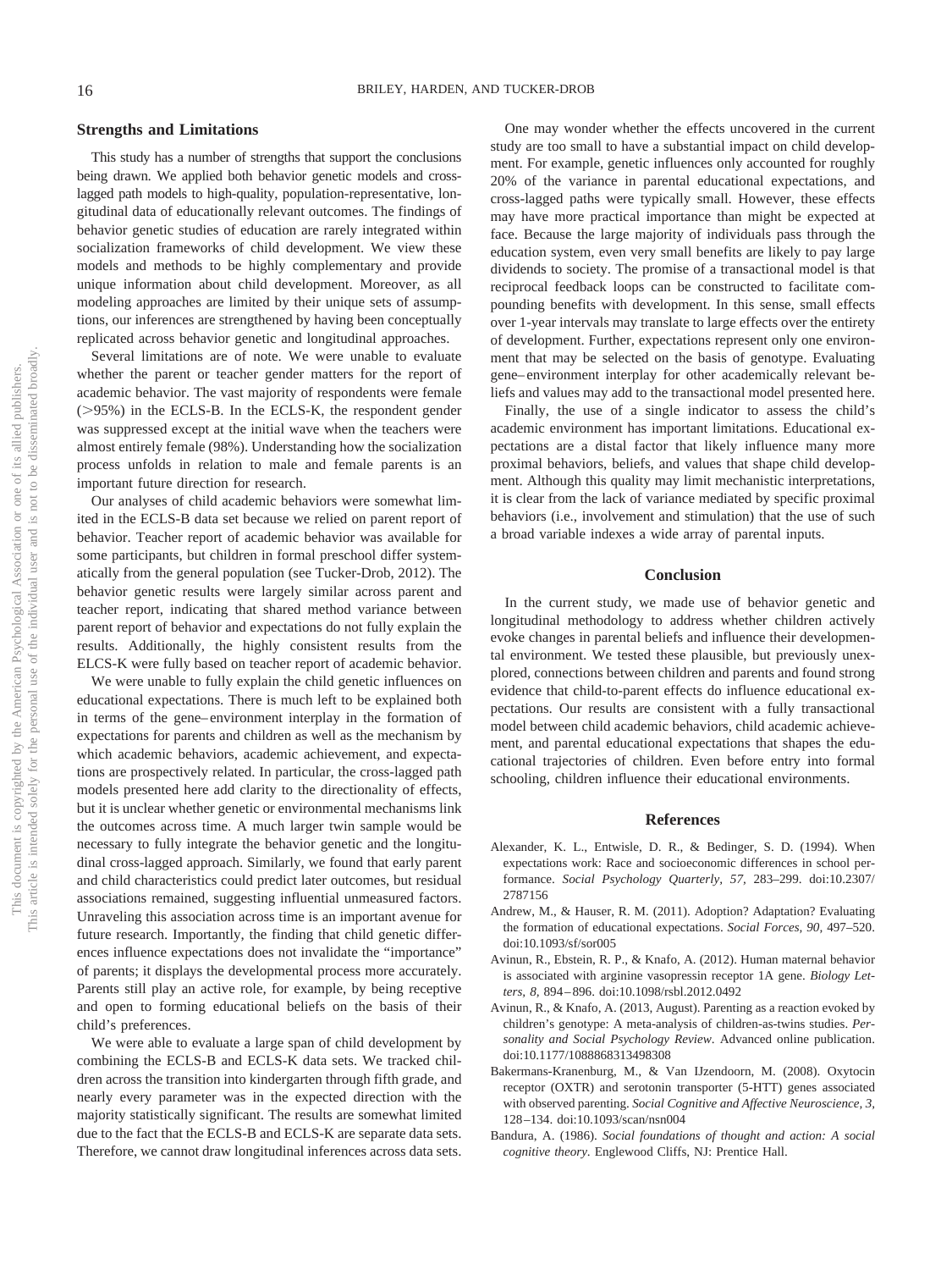- Barnett, W. S. (1995). Long-term effects of early childcare programs on cognitive and school outcomes. *The Future of Children, 5,* 25–50. doi:10.2307/1602366
- Baron, R. M., & Kenny, D. A. (1986). The moderator-mediator variable distinction in social psychological research: Conceptual, strategic, and statistical considerations. *Journal of Personality and Social Psychology, 51,* 1173–1182. doi:10.1037/0022-3514.51.6.1173
- Beal, S. J., & Crockett, L. J. (2010). Adolescents' occupational and educational aspirations and expectations: Links to high school activities and adult educational attainment. *Developmental Psychology, 46,* 258 – 265. doi:10.1037/a0017416
- Bell, R. Q. (1968). A reinterpretation of the direction of effects in studies of socialization. *Psychological Review, 75,* 81–95. doi:10.1037/ h0025583
- Blau, P. M., & Duncan, O. D. (1967). *The American occupational structure*. New York, NY: John Wiley and Sons.
- Bleeker, M. M., & Jacobs, J. E. (2004). Achievement in math and science: Do mothers' beliefs matter 12 years later? *Journal of Educational Psychology, 96,* 97–109. doi:10.1037/0022-0663.96.1.97
- Bornstein, M. H., Hahn, C.-S., & Suwalsky, J. T. D. (2013). Physically developed and exploratory young infants contribute to their own longterm academic achievement. *Psychological Science, 24,* 1906 –1917. doi:10.1177/0956797613479974
- Bornstein, M. H., Hahn, C-S., & Wolke, D. (2013). Systems and cascades in cognitive development and academic achievement. *Child Development, 84,* 154 –162. doi:10.1111/j.1467-8624.2012.01849.x
- Bouchard, T. J., Jr. (1997). Experience producing drive theory: How genes drive experience and shape personality. Acta Paediatrica, 86, 60-64. doi:10.1111/j.1651-2227.1997.tb18347.x
- Bouchard, T. J., Jr., & Loehlin, J. C. (2001). Genes, evolution, and personality. *Behavior Genetics, 31,* 243–273. doi:10.1023/A: 1012294324713
- Bradley, R. H., & Corwyn, R. F. (2002). Socioeconomic status and child development. *Annual Review of Psychology, 53,* 371–399. doi:10.1146/ annurev.psych.53.100901.135233
- Briley, D. A., & Tucker-Drob, E. M. (2013). Explaining the increasing heritability of cognition over development: A meta-analysis of longitudinal twin and adoption studies. *Psychological Science, 24,* 1704 –1713. doi:10.1177/0956797613478618
- Briley, D. A., & Tucker-Drob, E. M. (2014, June). Genetic and environmental continuity in personality development: A meta-analysis. *Psychological Bulletin*. Advanced online publication. doi:10.1037/a0037091
- Bronfenbrenner, U., & Ceci, S. J. (1994). Nature-nurture reconceptualized in developmental perspective: A bioecological model. *Psychological Review, 101,* 568 –586. doi:10.1037/0033-295X.101.4.568
- Cheung, G. W., & Rensvold, R. B. (2002). Evaluating goodness-of-fit indexes for testing measurement invariance. *Structural Equation Modeling: A Multidisciplinary Journal, 9,* 233–255. doi:10.1207/ S15328007SEM0902\_5
- Collins, W. A., Maccoby, E. E., Steinberg, L., Hetherington, E. M., & Bornstein, M. H. (2000). Contemporary research on parenting: The case for nature and nurture. *American Psychologist, 55,* 218 –232. doi: 10.1037/0003-066X.55.2.218
- Crosnoe, R., & Johnson, M. K. (2011). Research on adolescence in the twenty-first century. *Annual Review of Sociology, 37, 439-460*. doi: 10.1146/annurev-soc-081309-150008
- Davis-Kean, P. E. (2005). The influence of parent education and family income on child achievement: The indirect role of parental expectations and the home environment. *Journal of Family Psychology, 19,* 294 –304. doi:10.1037/0893-3200.19.2.294
- Day, J. C., & Newburger, E. C. (2002). *The big payoff: Educational attainment and synthetic estimates of work-life earnings* (Current Population Report P23-210). Washington, DC: U.S. Census Bureau.
- Dickens, W. T., & Flynn, J. R. (2001). Heritability estimates versus large environmental effects: The IQ paradox resolved. *Psychological Review, 108,* 346 –369. doi:10.1037/0033-295X.108.2.346
- DiPrete, T. A., & Jennings, J. L. (2012). Social and behavioral skills and the gender gap in early educational achievement. *Social Science Research, 41,* 1–15. doi:10.1016/j.ssresearch.2011.09.001
- D'Onofrio, B. M., Lahey, B. B., Turkheimer, E., & Lichtenstein, P. (2013). Critical need for family-based, quasi-experimental designs in integrating genetic and social science research. *American Journal of Public Health, 103,* S46 –S55. doi:10.2105/AJPH.2013.301252
- Downey, D. B., von Hippel, P. T., & Broh, B. A. (2004). Are schools the great equalizer? Cognitive inequality during the summer months and the school years. *American Sociological Review, 69,* 613– 635. doi:10.1177/ 000312240406900501
- Duncan, G. J., Dowsett, C. J., Claessens, A., Magnuson, K., Huston, A. C., Klebanov, P.,... Japel, C. (2007). School readiness and later achievement. *Developmental Psychology, 43,* 1428 –1446. doi:10.1037/0012- 1649.43.6.1428
- Eccles, J. S., & Wigfield, A. (2002). Motivational beliefs, values, and goals. *Annual Review of Psychology, 53,* 109 –132. doi:10.1146/annurev .psych.53.100901.135153
- Forget-Dubois, N., Pérusse, D., Turecki, G., Girard, A., Billette, J., Rouleau, G., . . . Tremblay, R. E. (2003). Diagnosing zygosity in infant twins: Physical similarity, genotyping, and chorionicity. *Twin Research, 6,* 479 – 485. doi:10.1375/136905203322686464
- Fredricks, J. A., & Eccles, J. S. (2002). Children's competence and value beliefs from childhood through adolescence: Growth trajectories in two male-sex-typed domains. *Developmental Psychology, 38,* 519 –533. doi: 10.1037/0012-1649.38.4.519
- Frome, P. M., & Eccles, J. S. (1998). Parents' influence on children's achievement-related perceptions. *Journal of Personality and Social Psychology, 74,* 435– 452. doi:10.1037/0022-3514.74.2.435
- Gonzalez-Pienda, J. A., Nunez, J. C., Gonzalez-Pumariega, S., Alvarez, L., Roces, C., & Garcia, M. (2002). A structural equation model of parental involvement, motivational and aptitudinal characteristics, and academic achievement. *The Journal of Experimental Education, 70,* 257–287. doi:10.1080/00220970209599509
- Hanson, S. L. (1994). Lost talent: Unrealized educational aspirations and expectations among U.S. youths. *Sociology of Education, 67,* 159 –183. doi:10.2307/2112789
- Harackiewicz, J. M., Rozek, C. S., Hulleman, C. S., & Hyde, J. S. (2012). Helping parents to motivate adolescents in mathematics and science: An experimental test of a utility-value intervention. *Psychological Science, 23,* 899 –906. doi:10.1177/0956797611435530
- Harden, K. P. (2014). Genetic influences on adolescent sexual behavior: Why genes matter for environmentally oriented researchers. *Psychological Bulletin, 140,* 434 – 465. doi:10.1037/a0033564
- Haworth, C. M. A., Wright, M. J., Luciano, M., Martin, N. G., de Geus, E. J. C., van Beijsterveldt, C. E. M.,... Plomin, R. (2010). The heritability of cognitive ability increases linearly from childhood to young adulthood. *Molecular Psychiatry, 15,* 1112–1120. doi:10.1038/ mp.2009.55
- Hayes, K. J. (1962). Genes, drives, and intellect. *Psychological Reports, 10,* 299 –342. doi:10.2466/pr0.1962.10.2.299
- Heckman, J. J. (2006). Skill formation and the economics of investing in disadvantaged children. *Science, 312,* 1900 –1902. doi:10.1126/science .1128898
- Jacob, B. A., & Linkow, T. W. (2011). Educational expectations and attainment. In G. J. Duncan & R. J. Murnane (Eds.), *Wither opportunity?* (pp. 133–162). New York, NY: Russell Sage Foundation.
- Jacobs, J. E., & Eccles, J. S. (1992). The impact of mothers' gender-role stereotypic beliefs on mothers' and children's ability perceptions. *Journal of Personality and Social Psychology, 63,* 932–944. doi:10.1037/ 0022-3514.63.6.932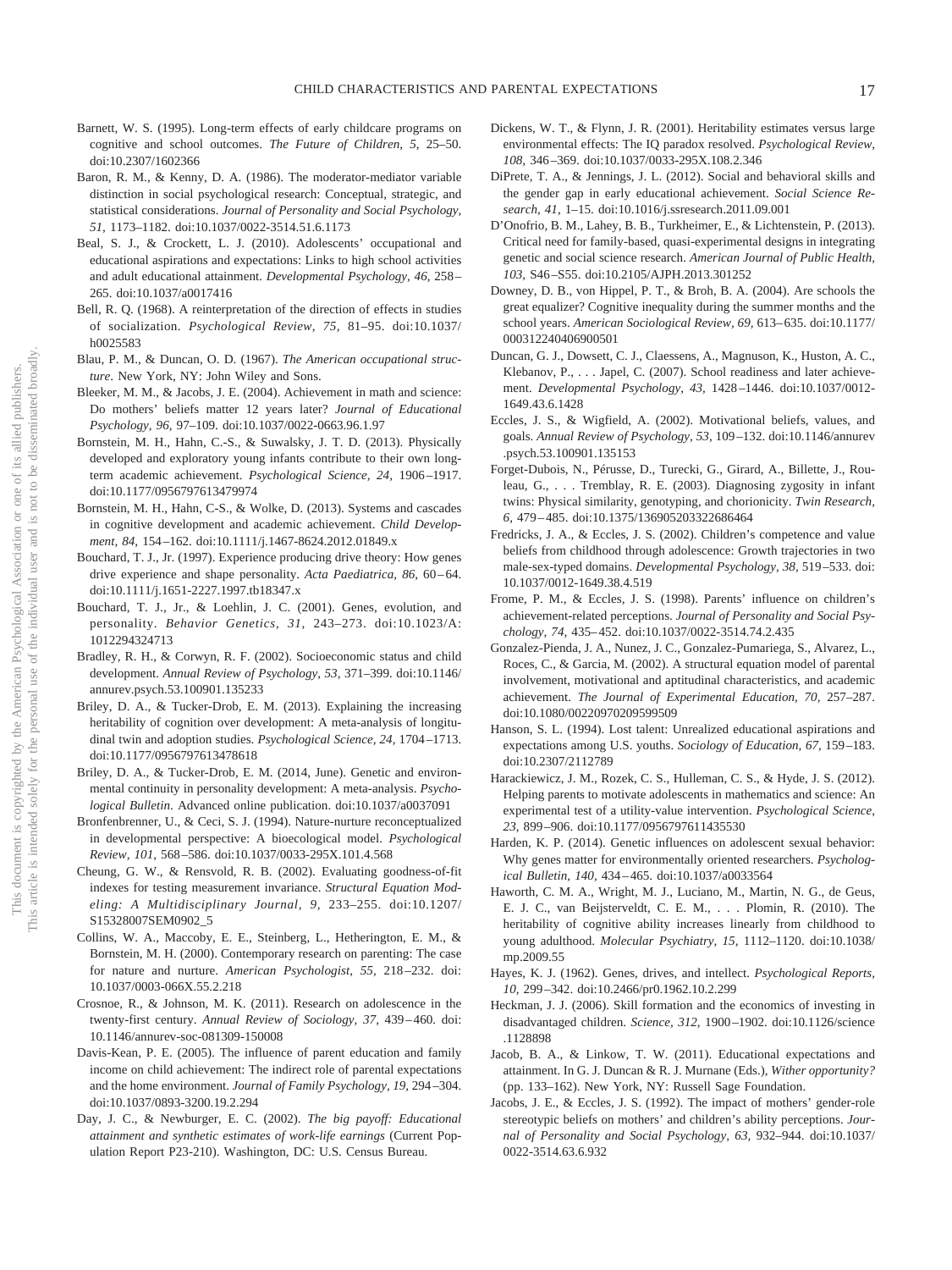- Jacobs, J. E., & Eccles, J. S. (2000). Parents, task values, and real-life achievement-related choices. In C. Sansone & J. M. Harackiewicz (Eds.), *Intrinsic motivation* (pp. 405– 439). San Diego, CA: Academic Press. doi:10.1016/B978-012619070-0/50036-2
- Kendler, K. S., & Baker, J. S. (2007). Genetic influences on the environment: A systematic review. *Psychological Medicine, 37,* 615– 626. doi: 10.1017/S0033291706009524
- Klahr, A. M., & Burt, S. A. (2014). Elucidating the etiology of individual differences in parenting: A meta-analysis of behavior genetic research. *Psychological Bulletin, 140,* 544 –586. doi:10.1037/a0034205
- Lerner, R. M., & Busch-Rossnagel, N. A. (1981). *Individuals as producers of their development: A life-span perspective*. New York, NY: Academic Press.
- Lugo-Gil, J., & Tamis-LeMonda, C. A. (2008). Family resources and parenting quality: Links to children's cognitive development across the first 3 years. *Child Development, 79,* 1065–1085. doi:10.1111/j.1467- 8624.2008.01176.x
- Marsh, H. W., & Martin, A. J. (2011). Academic self-concept and academic achievement: Relations and causal ordering. *British Journal of Educational Psychology, 81,* 59 –77. doi:10.1348/000709910X503501
- Marsh, H. W., & O'Mara, A. (2008). Reciprocal effects between academic self-concept, self-esteem, achievement, and attainment over seven adolescent years: Unidimensional and multidimensional perspectives of self-concept. *Personality and Social Psychology Bulletin, 34,* 542–552. doi:10.1177/0146167207312313
- Marsh, H. W., Trautwein, U., Lüdtke, O., Köller, O., & Baumert, J. (2005). Academic self-concept, interests, grades, and standardized test scores: Reciprocal effects models of causal ordering. *Child Development, 76,* 397– 416. doi:10.1111/j.1467-8624.2005.00853.x
- McAdams, T. A., Gregory, A. M., & Eley, T. C. (2013). Genes of experience: Explaining the heritability of putative environmental variables through their association with behavioural and emotional traits. *Behavior Genetics, 43,* 314 –328. doi:10.1007/s10519-013-9591-0
- McGue, M., & Bouchard, T. J., Jr. (1984). Adjustment of twin data for the effects of age and sex. *Behavior Genetics, 14,* 325–343. doi:10.1007/ BF01080045
- McLoyd, V. C. (1998). Socioeconomic disadvantage and child development. *American Psychologist, 53,* 185–204. doi:10.1037/0003-066X.53 .2.185
- McWhirter, E. H. (1997). Perceived barriers to education and career: Ethnic and gender differences. *Journal of Vocational Behavior, 50,* 124 –140. doi:10.1006/jvbe.1995.1536
- Mickelson, R. A. (1990). The attitude-achievement paradox among black adolescents. *Sociology of Education, 63,* 44 – 61. doi:10.2307/2112896
- Montez, J. K., Hummer, R. A., Hayward, M. D., Woo, H., & Rogers, R. G. (2011). Trends in the educational gradient of U.S. adult mortality from 1986 through 2006 by race, gender, and age group. *Research on Aging, 33,* 145–171. doi:10.1177/0164027510392388
- Muthén, L. K., & Muthén, B. O. (1998 –2010). *Mplus user's guide* (6th ed.). Los Angeles, CA: Author.
- Nagengast, B., Marsh, H. W., Scalas, L. F., Xu, M. K., Hau, K., & Trautwein, U. (2011). Who took the " $\times$ " out of expectancy-value theory? A psychological mystery, a substantive-methodological synergy, and a cross-national generalization. *Psychological Science, 22,* 1058 – 1066. doi:10.1177/0956797611415540
- Neuenschwander, M. P., Vida, M., Garrett, J. L., & Eccles, J. S. (2007). Parents' expectations and students' achievement in two western nations. *International Journal of Behavioral Development, 31,* 594 – 602. doi: 10.1177/0165025407080589
- Ou, S., & Reynolds, A. J. (2008). Predictors of educational attainment in the Chicago Longitudinal Study. *School Psychology Quarterly, 23,* 199 –229. doi:10.1037/1045-3830.23.2.199
- Plomin, R., DeFries, J. C., & Loehlin, J. C. (1977). Genotype– environment interaction and correlation in the analysis of human behavior. *Psychological Bulletin, 84,* 309 –322. doi:10.1037/0033-2909.84.2.309
- Purtell, K. M., & McLoyd, V. C. (2013). Parents' participation in a work-based anti-poverty program can enhance their children's future orientation: Understanding pathways of influence. *Journal of Youth and Adolescence, 42,* 777–791. doi:10.1007/s10964-012-9802-7
- Raine, A., Reynolds, C., Venables, P. H., & Mednick, S. A. (2002). Stimulation seeking and intelligence: A prospective longitudinal study. *Journal of Personality and Social Psychology, 82,* 663– 674. doi: 10.1037/0022-3514.82.4.663
- Reiss, D. (2003). Child effects on family systems: Behavioral genetic strategies. In A. C. Crouter & A. Booth (Eds.), *Children's influence on family dynamics: The neglected side of family relationships* (pp. 3–25). Mahwah, NJ: Lawrence Erlbaum Associates Publishers.
- Sameroff, A. (2009). *The transactional model of development: How children and contexts shape each other*. Washington, DC: American Psychological Association. doi:10.1037/11877-000
- Scarr, S. (1997). Behavior genetic and socialization theories of intelligence: Truce and reconciliation. In R. J. Sternberg & E. L. Grigorenko (Eds.), *Intelligence: Heredity and environment* (pp. 3– 41). New York, NY: Cambridge University Press.
- Scarr, S., & McCartney, K. (1983). How people make their own environments: A theory of genotype  $\rightarrow$  environment effects. *Child Development, 54,* 424 – 435. doi:10.2307/1129703
- Schneider, B., Keesler, V., & Morlock, L. (2010). The effects of family on children's learning and socialization. In H. Dumont, D. Istance, & F. Benavides (Eds.), *The nature of learning: Using research to inspire practice* (pp. 251–284). Paris, France: OECD. doi:10.1787/ 9789264086487-13-en
- Schneider, B., & Stevenson, D. (1999). *The ambitious generation: America's teenagers, motivated but directionless*. New Haven, CT: Yale University Press.
- Sewell, W. H., & Hauser, R. M. (1972). Causes and consequences of higher education: Models of the status attainment process. *American Journal of Agricultural Economics, 54,* 851– 861. doi:10.2307/1239228
- Sewell, W. H., & Hauser, R. M. (1980). The Wisconsin Longitudinal Study of social and psychological factors in aspirations and achievements. *Research in Sociology of Education and Socialization, 1,* 59 –99.
- Shonkoff, J., & Phillips, D. (Eds.). (2000). *From neurons to neighborhoods: The science of early childhood development*. Washington, DC: National Academy Press.
- Simpkins, S. D., Fredricks, J. A., & Eccles, J. S. (2012). Charting the Eccles' expectancy-value model from mothers' beliefs in childhood to youths' activities in adolescence. *Developmental Psychology, 48,* 1019 – 1032. doi:10.1037/a0027468
- Snow, K., Derecho, A., Wheeless, S., Lennon, J., Rosen, J., Rogers, J., . . . Einaudi, P. (2009). *Early Childhood Longitudinal Study, Birth Cohort (ECLS-B), kindergarten 2006 and 2007 data file user's manual (2010 – 010)*. Washington, DC: U. S. Department of Education, National Center for Education Statistics, Institute of Education Sciences.
- Strenze, T. (2007). Intelligence and socioeconomic success: A metaanalytic review of longitudinal research. *Intelligence*, 35, 401-426. doi:10.1016/j.intell.2006.09.004
- Tourangeau, K., Nord, C., Lê, T., Sorongon, A. G., & Najarian, M. (2009). *Early Childhood Longitudinal Study, Kindergarten Class of 1998 –99 (ECLS-K), combined user's manual for the ECLS-K eighth-grade and K– 8 full sample data files and electronic codebooks* (NCES 2009 – 004). Washington, DC: National Center for Education Statistics, Institute of Education Sciences, U. S. Department of Education.
- Tucker-Drob, E. M. (2012). Preschools reduce early academicachievement gaps: A longitudinal twin approach. *Psychological Science, 23,* 310 –319. doi:10.1177/0956797611426728